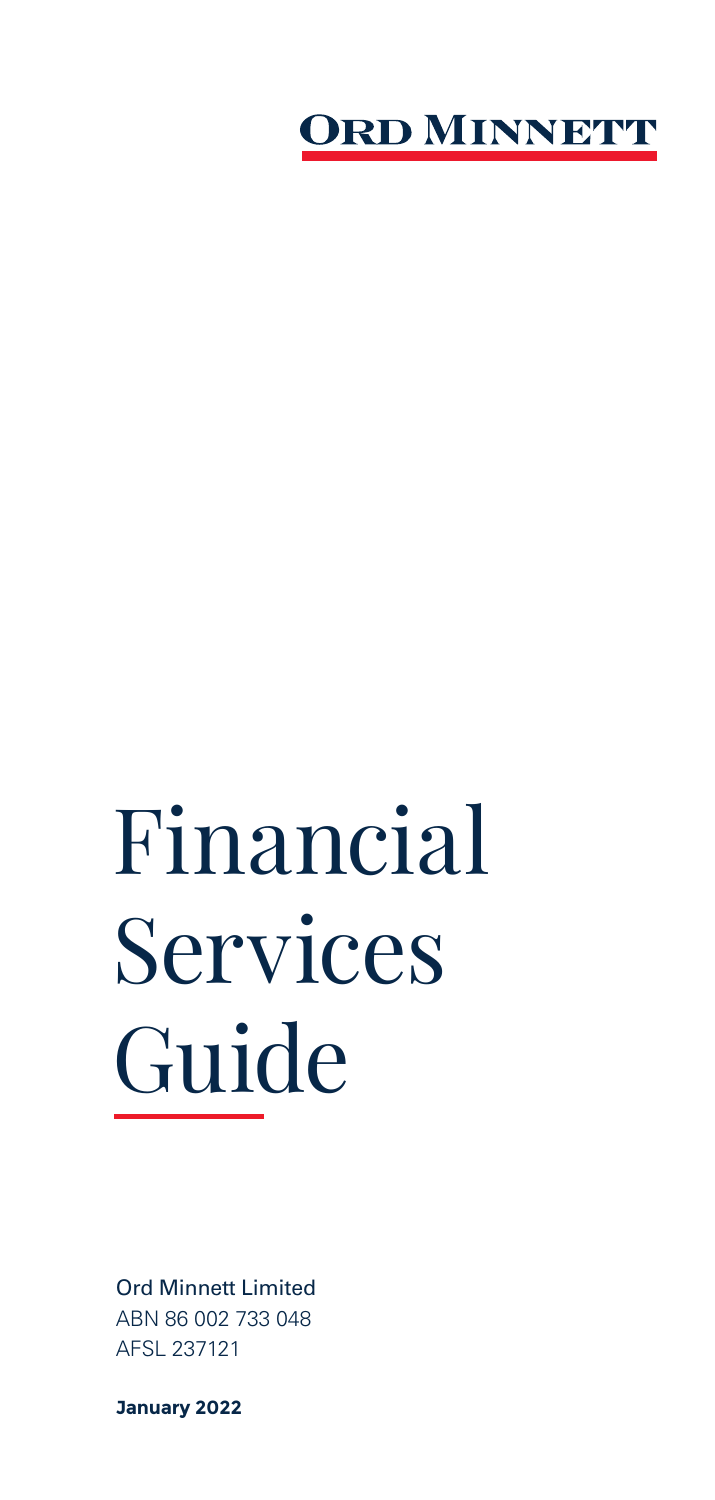## Introduction

| The issuers of this Guide             |   |
|---------------------------------------|---|
| Non-Aligned but not independent       | 2 |
| The purpose of this Guide             | 3 |
| The documents you may receive from us | 3 |
| <b>Statement of Advice</b>            | 3 |
| Record of Advice                      | 3 |
| <b>Product Disclosure Statement</b>   | 4 |
| Prospectus                            | 4 |

## Part One

| The products and service solutions we can provide | 5  |
|---------------------------------------------------|----|
| Ord Minnett Limited                               | 5  |
| Ord Minnett Financial Planning                    | 6  |
| Giving instructions to buy or sell                | 7  |
| Privacy                                           | 7  |
| <b>Complaint handling Procedures</b>              | 9  |
| Relationships and associations                    | 10 |
| <b>Ord Minnett and HUB24</b>                      | 10 |
| <b>Ord Minnett and FinClear</b>                   | 10 |
| Remuneration and other benefits                   | 11 |

## Part Two

| <b>Brokerage Schedules - Australian</b><br><b>Exchange Traded Equities and</b> | 12 |
|--------------------------------------------------------------------------------|----|
| Derivatives (excluding GST)                                                    |    |
| Miscellaneous Fees and Charges                                                 | 13 |
| International Equities                                                         | 14 |
| Fees for Portfolio Services                                                    | 15 |
| Financial Planning                                                             | 19 |
| Ord Minnett Margin Lending                                                     | 21 |
| <b>Fixed Interest Securities</b>                                               | 21 |
|                                                                                |    |

## Contact Details 24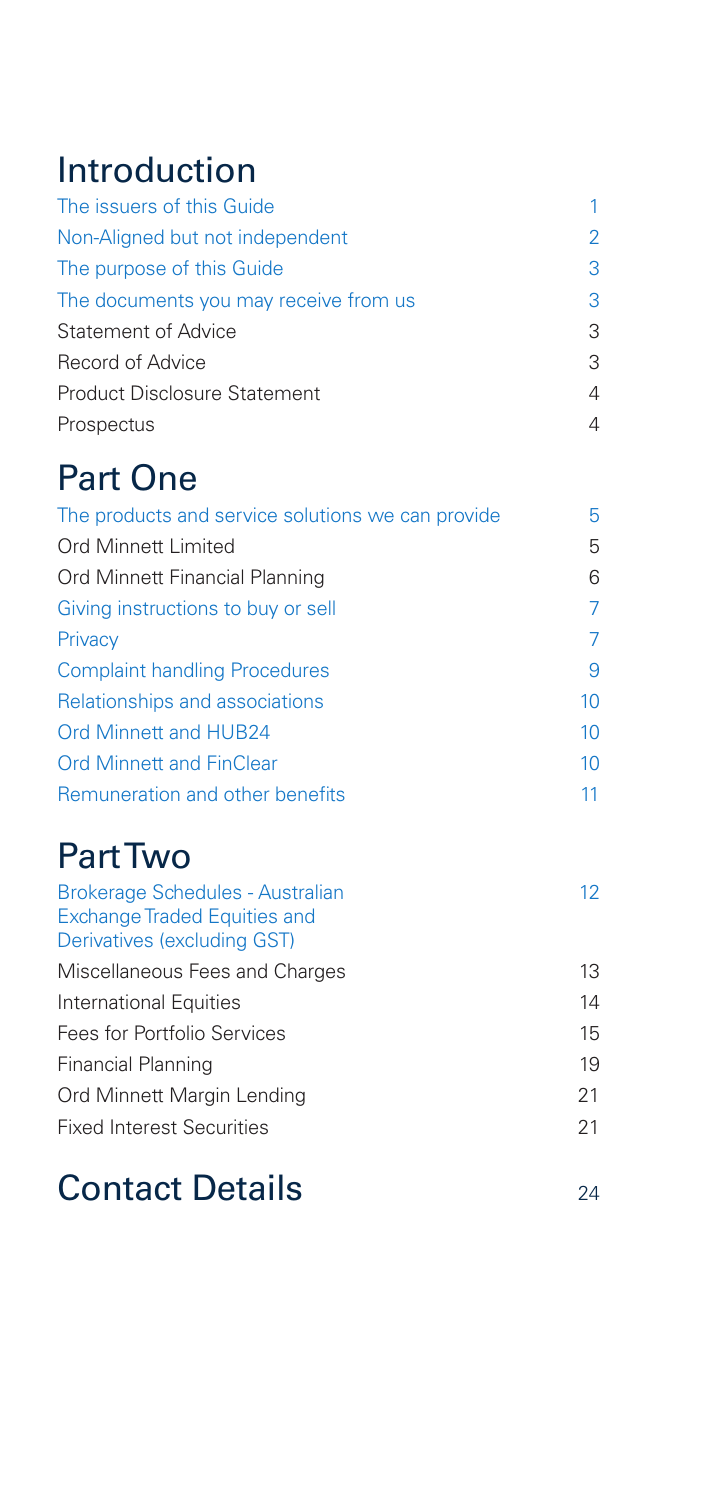## Introduction

## **The issuers of this Guide**

This Financial Services Guide ("FSG") is issued by:

Ord Minnett Limited ("Ord Minnett")

In this FSG we refer to this company as "the Company", "we", "us" and "our".

The Company is a member of the Ord Minnett Group of companies, and holds an Australian Financial Services License.

Ord Minnett is a Market Participant of ASX Limited (ASX) operator of the Australian Securities Exchange market and a Broker Participant in the CHESS system operated by ASX Settlement Pty Limited (a group company of ASX). Ord Minnett is also a participant of Cboe Australia Pty Ltd (Cboe) and is authorised to trade in the Cboe market.

The Company can be contacted via the addresses listed at the back of this Guide.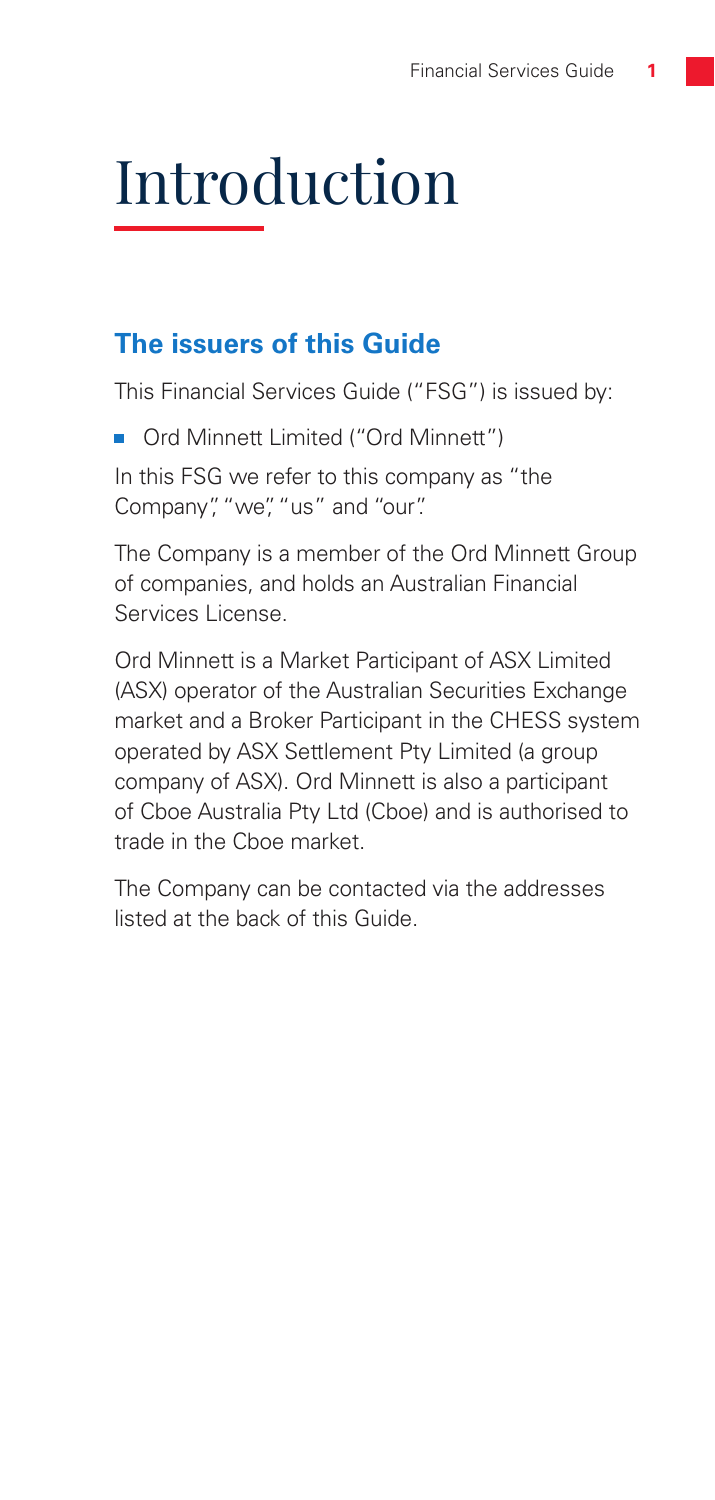## **Non-Aligned but not independent**

In September 2019, a consortium of Ord Minnett staff and private investors bought out our two former shareholders IOOF Holdings Limited and JPMorgan, thereby securing 100% ownership.

As a consequence, Ord Minnett is now the largest non-aligned financial services provider in Australia. We are not owned or partly owned by any other financial services business and do not have any obligation to sell or advise on any specific brand of financial product.

This means that our advisers are always in a position to recommend the products they feel will be in the best interests of their clients.

However, Ord Minnett and its representatives are not independent, impartial or unbiased (which are restricted words or expressions under the Corporations Act) in relation to the provision of personal advice to retail clients because its representatives may receive monetary benefits in connection with that advice.

It is important to understand that disclosing our lack of independence and detailing our remuneration structure does not reduce our obligation to act in your best interests. If you are a retail client and we give personal advice, we have a duty to act in your best interests when providing personal advice and are obliged to provide you with appropriate advice.

All details and information in this FSG are current as at the date of issue. We will publish any minor changes to the FSG on our website (ords.com.au).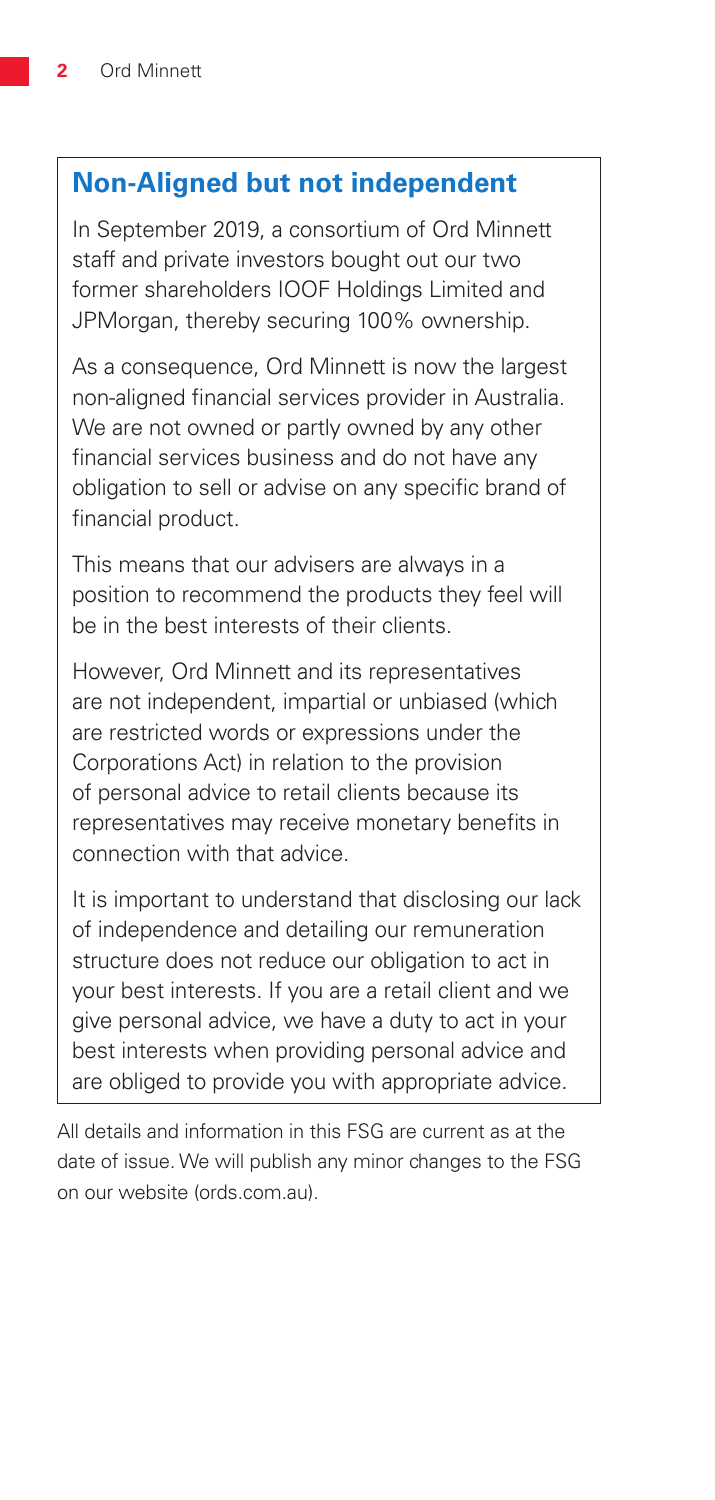## **The purpose of this Guide**

This FSG has been produced to inform you about our products and services and the fees that we charge.

### **The documents you may receive from us**

## Statement of Advice (SoA)

If you are seeking personal financial product advice, we will ask you to provide details of your financial situation, particular needs and investment objectives. We will use this information to prepare a written Statement of Advice.

A Statement of Advice is a written record of the advice provided by us to you, and includes information about fees, commissions and associations that may have influenced our advice.

Personal advice is advice that takes into account your personal objectives, financial situation and needs. In general we must give you a Statement of Advice the first time we provide personal advice about any financial product.

You may request a copy of a Statement of Advice however the request must be made within seven years of the provision of advice.

## Record of Advice

For certain financial services, we may not need to issue you with a Statement of Advice, and a Record of Advice (RoA) may be prepared instead. The RoA will only be issued to you if you request it, within a reasonable time-frame, from your adviser.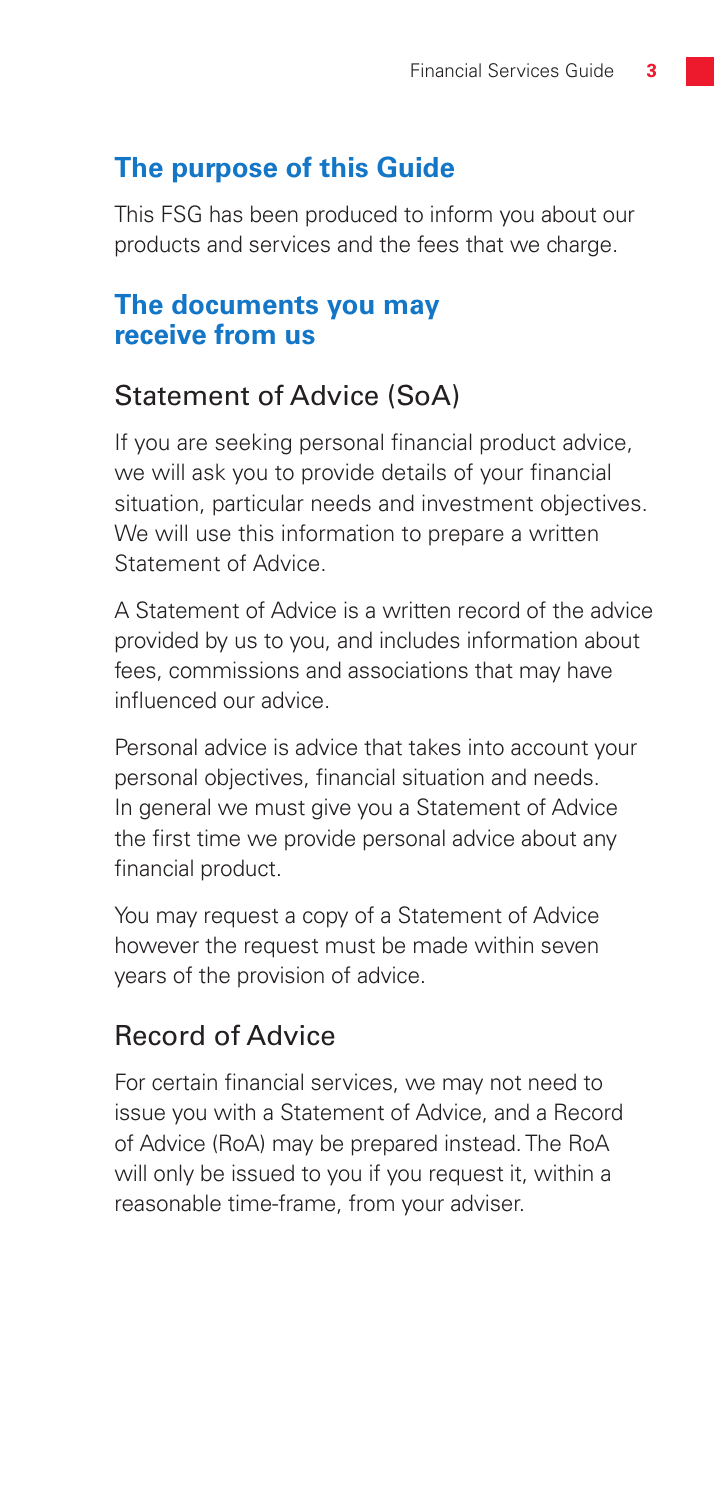## Product Disclosure Statement

A Product Disclosure Statement (PDS) is a type of offer document and provides information about a product – for example, its features, benefits, fees and associated risks – to enable you to make an informed investment decision.

A PDS must be given to you in connection with any offer or recommendation to invest in;

- $\overline{\phantom{a}}$ Managed funds
- **Options**
- **Narrants**
- **Superannuation products.**

## **Prospectus**

A Prospectus may be issued instead of a PDS for some financial products – for example, shares and debentures.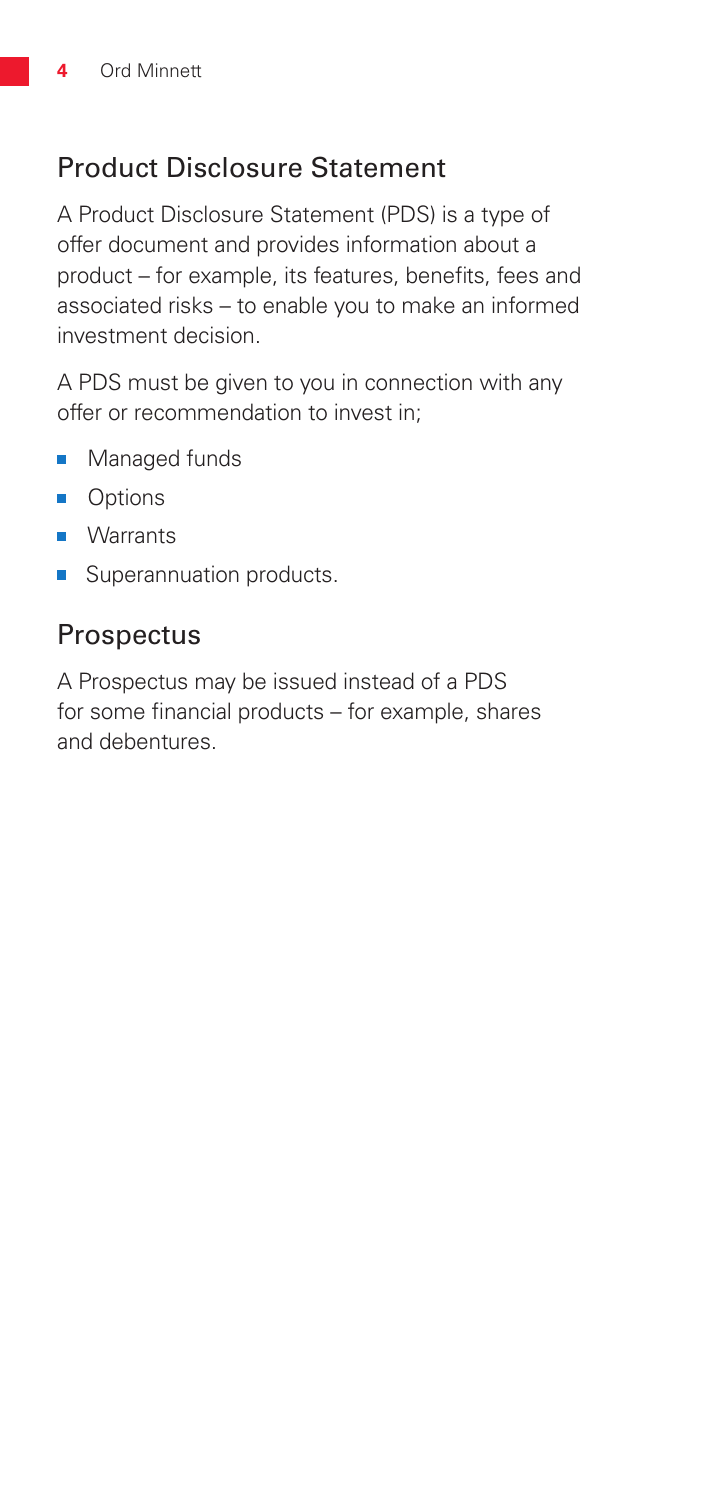## Part One

## **The products and service solutions we can provide are on our website at ords.com.au**

## Ord Minnett Limited

Ord Minnett is authorised to offer the following products and services:

- 1. Trading in domestic and international equities
- 2. Fixed interest products
- 3. Managed funds
- 4. Margin Lending
- 5. Derivatives, including Exchange Traded Options
- 6. Initial Public Offerings and other capital raisings
- 7. Corporate Finance
- 8. Research and advisory services
- 9. Discretionary and Non-Discretionary Portfolio Management Services.

Ord Minnett is also authorised to deal in foreign exchange in order to facilitate settlement of international transactions and to provide custodial services which are incidental to our stockbroking business.

It is important that you understand the type of advice we will provide to you as a client of Ord Minnett.

Ord Minnett has been a part of the Australian stockbroking industry since the 1940's. Ord Minnett is very proud of this heritage and today is a Principal Member of the Stockbrokers Association of Australia.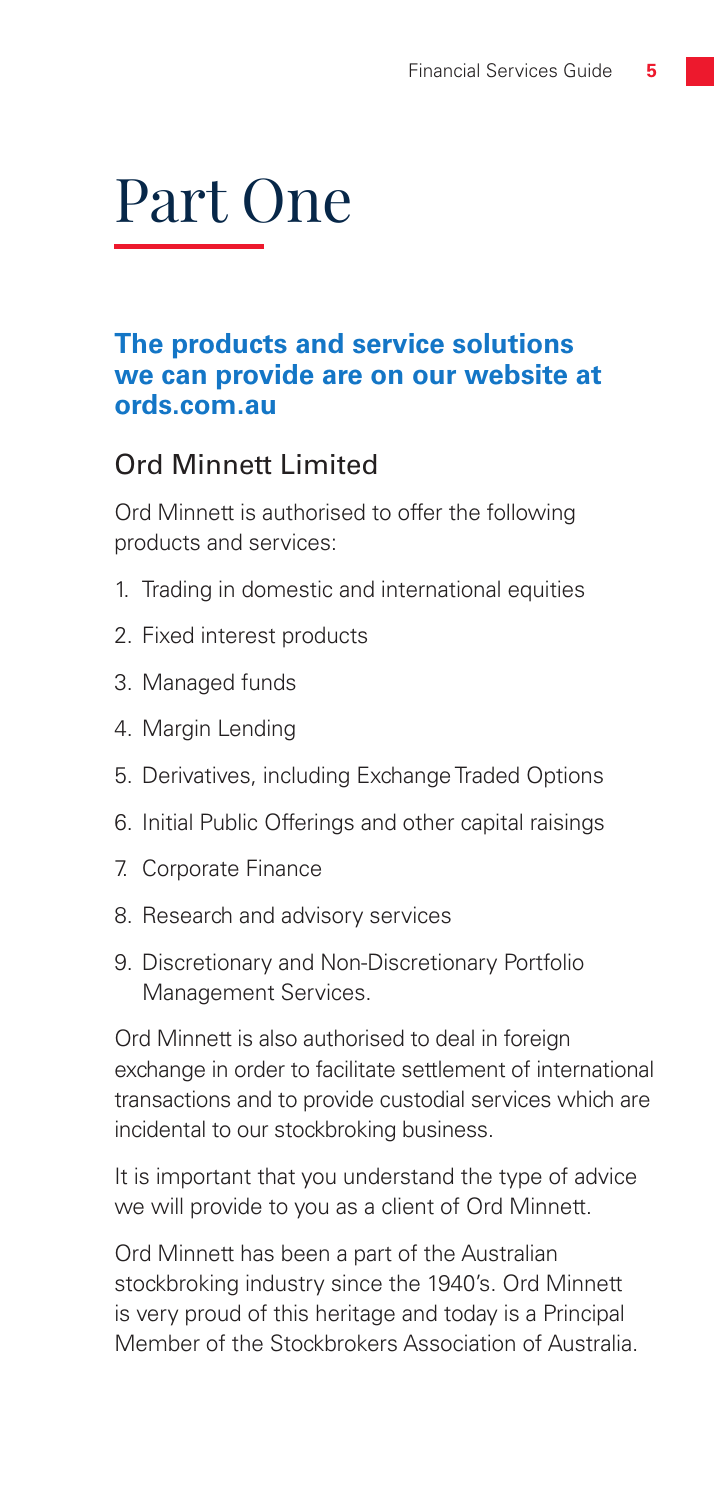As a traditional stockbroking firm, Ord Minnett generally provides stockbroking advice, which is 'scaled' advice relating to a specific area of your investment needs. In effect, this means that we will be advising you on the investment of a portion of your assets into primarily listed investments.

We can also provide an execution-only service which enables you to instruct us to transact on listed securities, derivatives and/or managed funds on your behalf. Should you elect to use this service we will not provide you with any personal advice and therefore will not take into account your objectives, financial situation and needs.

## Ord Minnett Financial Planning

If you need comprehensive and strategic financial advice, you may consider using our financial planning service which is provided by Ord Minnett Financial Planning.

If you choose to use our financial planning service, your adviser will consider your individual needs and objectives, your investment time frame and tolerance for risk and provide you with a comprehensive investment strategy which may include any or all of the following relevant areas of advice:

- 1. Asset allocation
- 2. Investments in securities, derivatives, listed products and/or managed funds
- 3. Superannuation
- 4. Gearing strategies
- 5. Wealth protection (through the use of income protection, trauma or life insurance)
- 6. Retirement planning
- 7. Redundancy/early retirement.

Your adviser will formulate an appropriate investment strategy and then create a personalised and comprehensive Statement of Advice. In formulating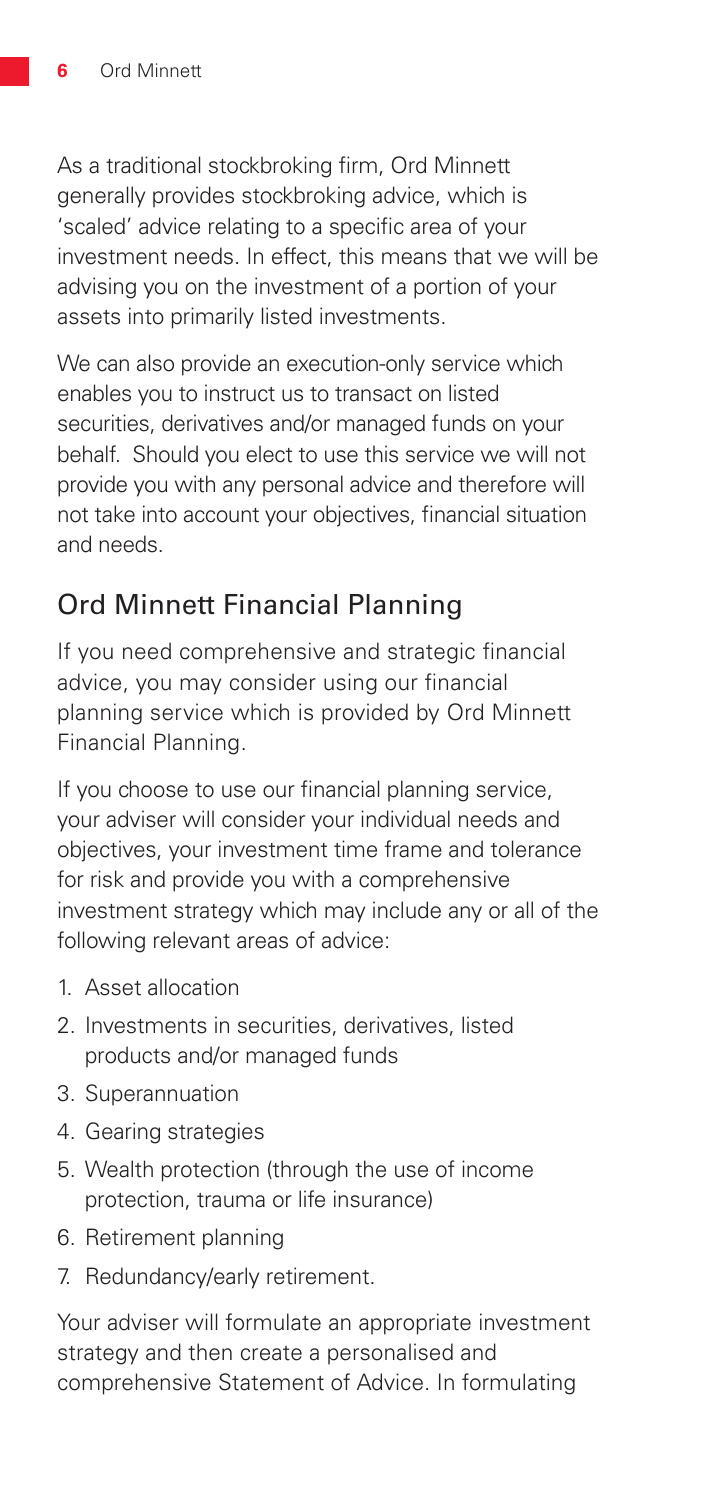recommendations, your adviser may consider taxation, legal and estate planning implications. However, as we are not specialists in these areas, you should seek further advice, as relevant, from an appropriate specialist.

Should you accept the recommendations contained within the Statement of Advice, we will then assist you with the implementation of the recommendations.

Ord Minnett Financial Planning also provides you with an ongoing advisory relationship and associated services. We will ensure that your investment strategy remains relevant to your changing situation, legislative changes and market developments.

## **Giving instructions to buy or sell**

Instructions to buy or sell are to be provided to us in person or by telephone only.

## **Privacy**

We recognise the importance of protecting your privacy. Your personal information will be handled in accordance with our privacy policy, which outlines how the information we collect from you is used, stored and disclosed.

We will collect your personal information from the client information questionnaire you complete with your financial adviser. As a financial service provider, we are obligated to verify your identity and the source of any funds. Accordingly, we will ask you to present identification documents, such as, your passport and driver's licence, which will be held on file.

The main reason we collect, use and/or disclose your personal information, is to provide you with the products and services that you request. This may also include the following related purposes:

■ To help your financial adviser provide you with financial advice and ongoing services in relation to your account with us.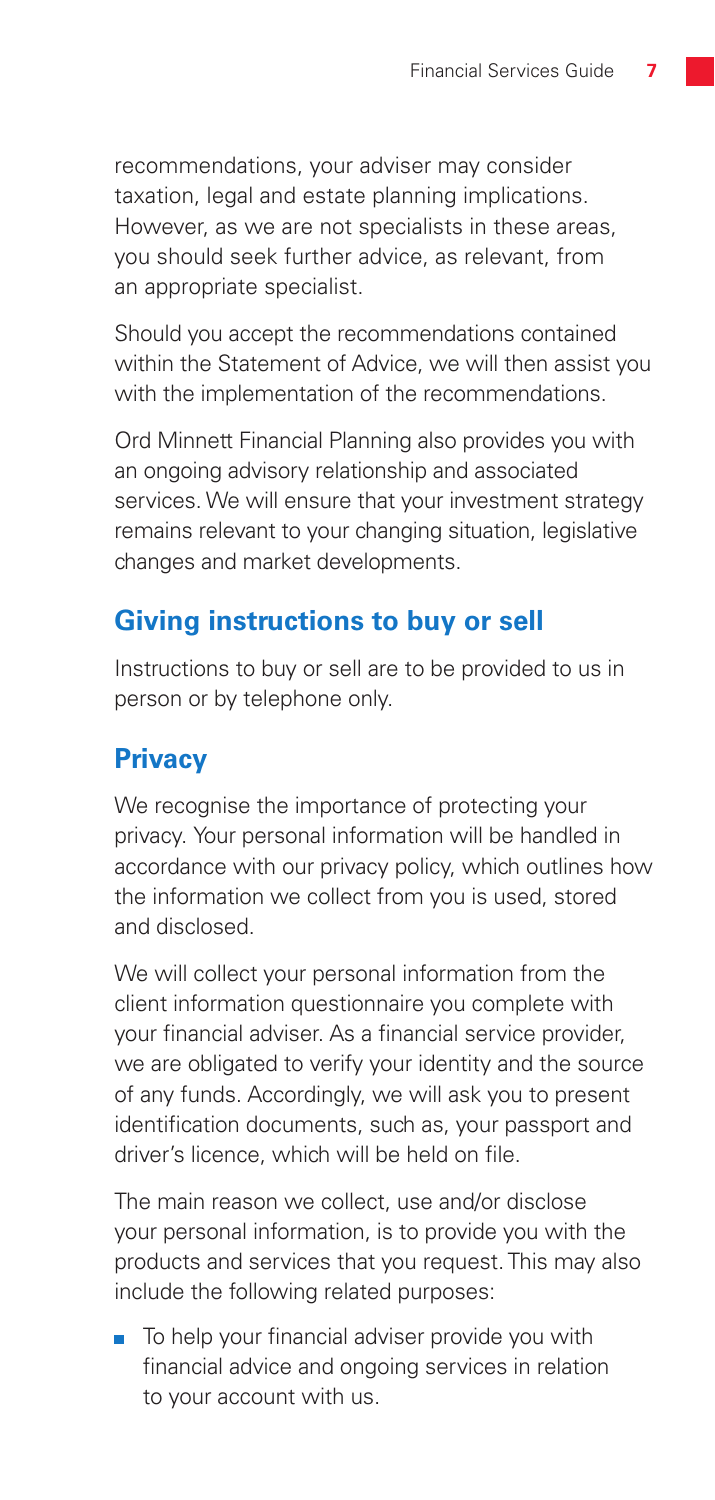- To facilitate internal administration, accounting, research, risk management, compliance and evaluation of our products and services.
- To provide you with information about other products and services that we or our associates offer which may be of interest to you.

We may also disclose your information to external parties some of whom act on your or our behalf. These parties may include:

- Your financial adviser
- Banks or other financial institutions
- Ē Insurers and reinsurers and their claims agents and assessors
- Product providers  $\blacksquare$
- **Mail houses**

We are also permitted to collect and disclose your personal information when required or authorised to do so by law.

By signing the client information questionnaire, you agree to us collecting, storing, using and disclosing your personal information. If you do not provide all the information requested in your application form, we may not be able to provide you with financial advice.

If you have concerns about the accuracy and completeness of the information we hold, you may request access to your personal information by contacting the Privacy Officer:

| By mail: Privacy Officer                         |
|--------------------------------------------------|
| Ord Minnett Limited                              |
| Level 18, Grosvenor Place                        |
| 225 George Street                                |
| Sydney NSW 2000                                  |
| By email: privacyofficer@ords.com.au             |
| By phone: (02) 8216 6300                         |
| Depending upon the nature of the request, we may |
| have the right to impose a reasonable charge.    |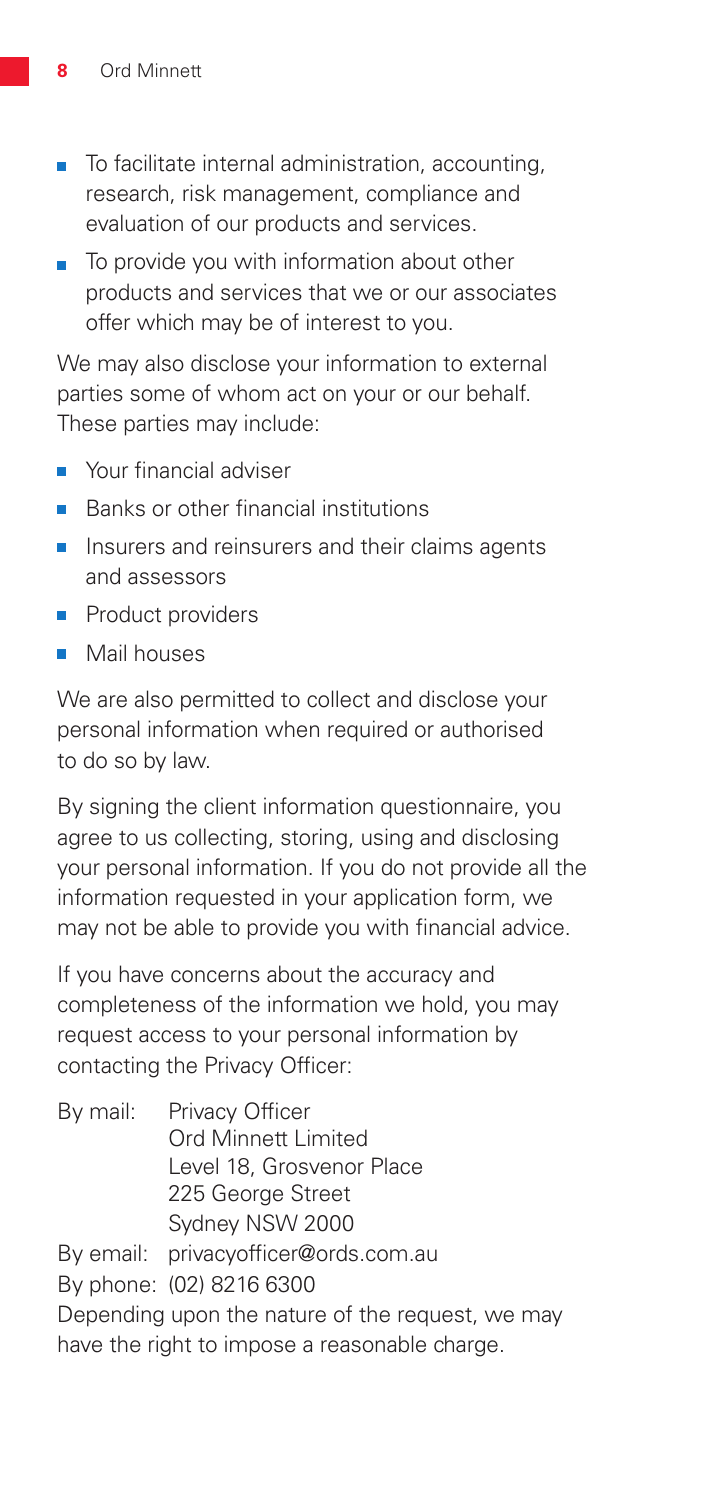To obtain a copy of our privacy policy please contact our client services team on 1300 221 697 or download from our website at www.ords.com.au/privacy-policy.

### **Complaints Handling Procedures**

We want to hear all your comments, whether they are favourable or not, because it is in our interests to promptly address any concerns you may have. We have implemented internal complaint handling procedures consistent with Australian Standard ISO 10002, Quality Management – Customer Satisfaction – Guidelines for complaints handling in organisations.

You should firstly contact your adviser and discuss your concerns. If your concerns are not resolved to your satisfaction, then please write to:

#### The Compliance Manager

Ord Minnett Level 18, Grosvenor Place 225 George Street Sydney NSW 2000

If you are still dissatisfied you may write to: The Australian Financial Complaints Authority Telephone: 1800 931 678 Website: www.afca.org.au Email: info@afca.org.au Mail: GPO Box 3, Melbourne VIC 3001

Ord Minnett is covered by a Professional Indemnity Insurance Policy which satisfies the requirements for compensation arrangements under section 912B of the Corporations Act.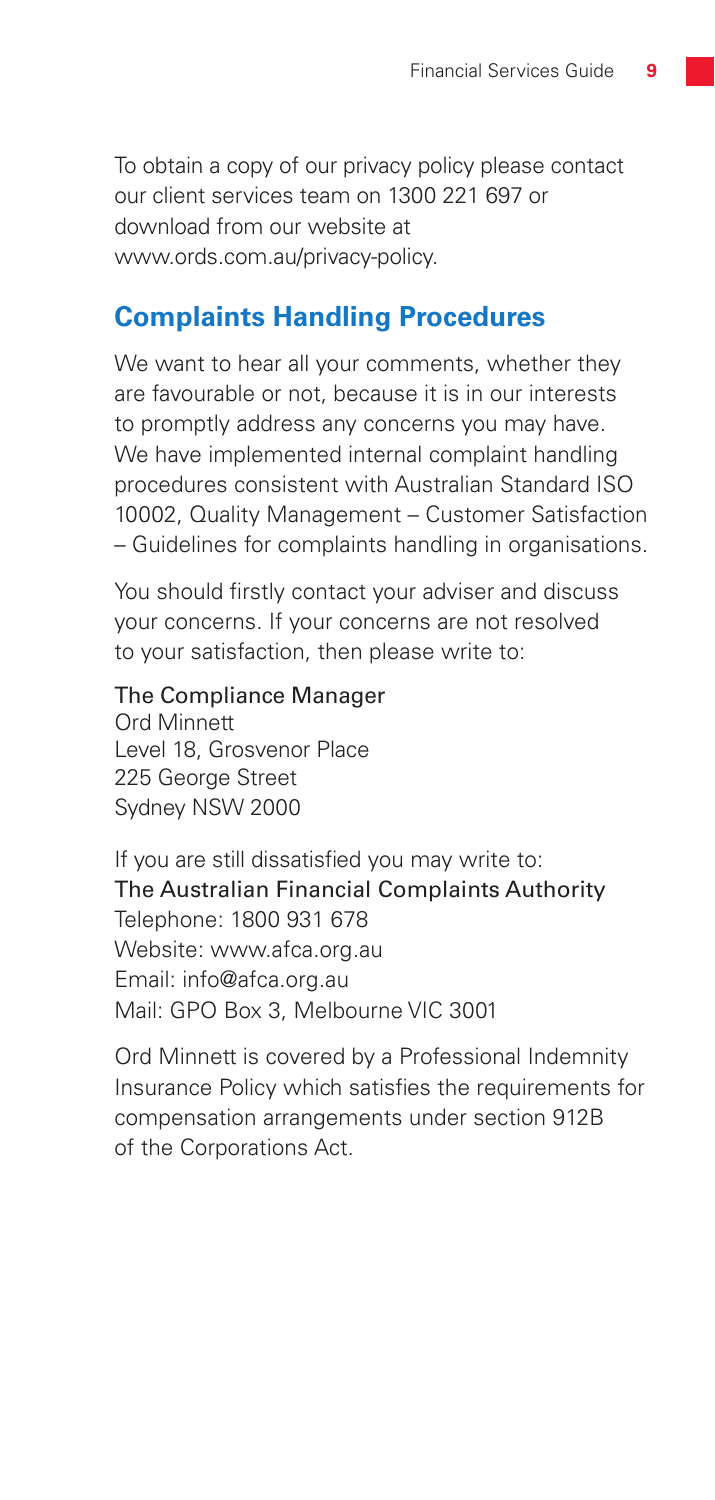## **Relationships and associations**

The Ord Minnett Group of companies includes;

- Ord Minnett Limited
- Ord Minnett Hong Kong Limited
- Ord Minnett Management Limited which acts as a responsible entity for managed investments such as the Ord Minnett Cash Management Trust.

In June 2019, a consortium of Australian private investors and Ord Minnett employees led by Ord Minnett's Executive Chairman, Karl Morris agreed to acquire 100% of Ord Minnett from its shareholders, IOOF and J.P. Morgan. Following the successful completion of the acquisition in September 2019, Ord Minnett became one of the largest privately owned wealth management firms in Australia.

## **Ord Minnett and HUB24**

We have outsourced the administration and reporting obligations of our Portfolio Administration and Reporting Service (including our Managed Discretionary Account Service) as well as our Unified Managed Account Service to our partner HUB24 Custodial Services Ltd (HUB24).

HUB24 is an ASX listed company which specialises in the provision of trading and reporting platforms to the financial services industry and provides Ord Minnett advisers with the technology to efficiently manage and add value to their client portfolios.

We have chosen HUB24 as we can be assured that due skill and care will be taken when providing services to our clients and we monitor the performance of these services on a daily basis to ensure that this is the case.

## **Ord Minnett and FinClear**

Ord Minnett has entered into an agreement with FinClear Services Pty Ltd AFS Licence 338264 and ABN 60 136 184 962 ("FinClear") to settle and clear all ASX transactions executed by Ord Minnett.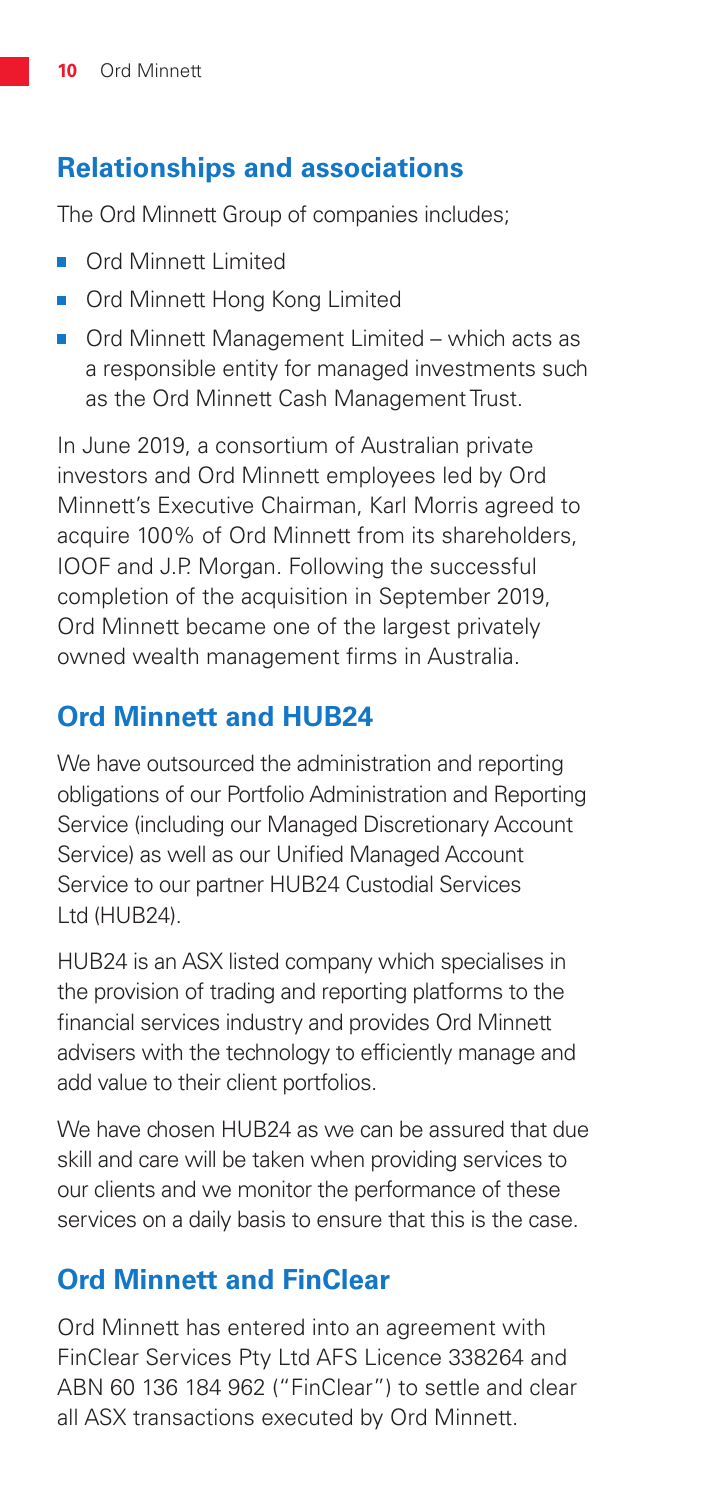## **Remuneration and other benefits**

Generally, our remuneration takes the form of;

- Brokerage which we charge you when we buy or sell financial products on your behalf
- Fees charged at a fixed rate for services provided П
- Fees based on the value of your funds under management, or
- $\blacksquare$  Initial and ongoing commission paid to us by product and service providers for referring you to them.

All fees are exclusive of GST and we reserve the right to change these fees from time to time.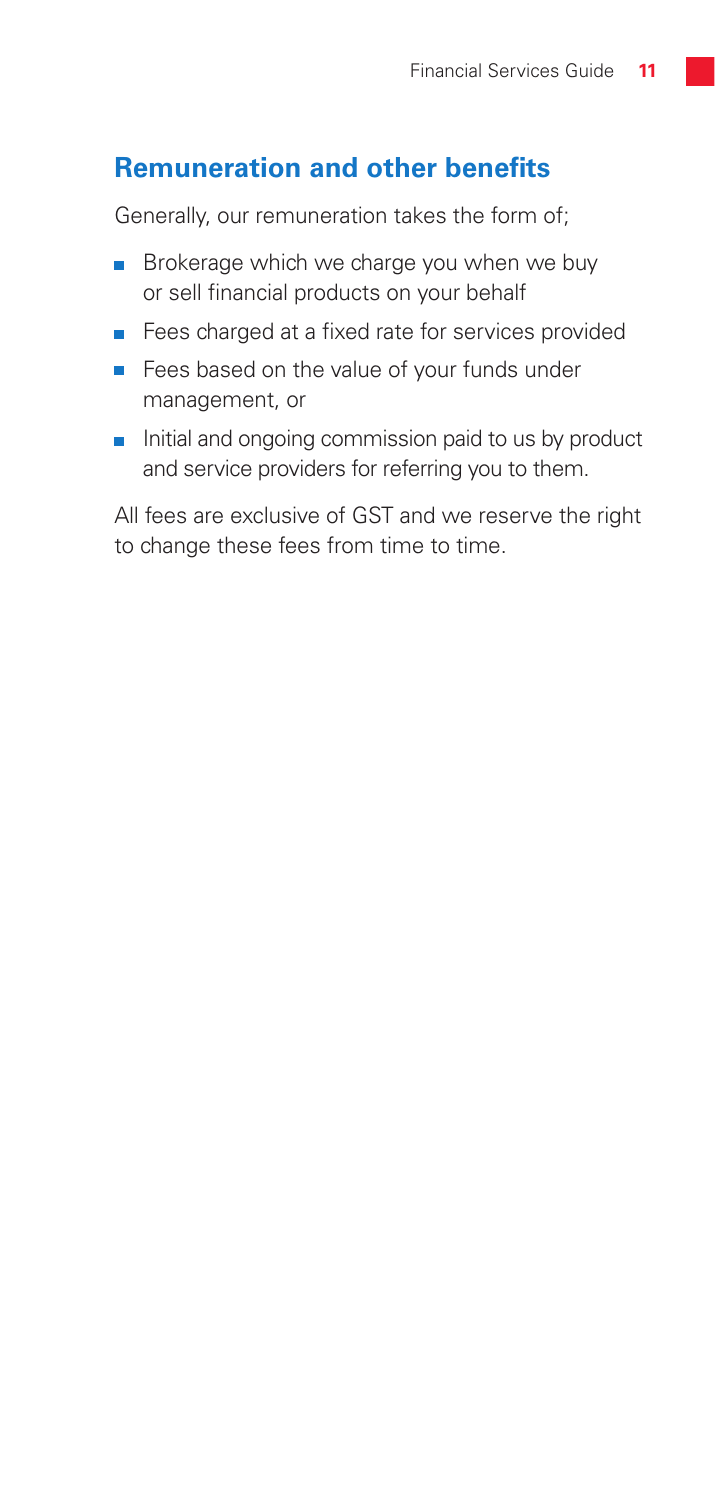## Part Two

While some of the fees we charge are tax deductible, we recommend that you seek independent taxation advice.

We may charge fees above, or in addition to, those disclosed in this FSG where we have disclosed such fees to you in writing prior to providing the relevant service. Where we are required to issue you with an SoA in connection with personal advice, that document will provide details of the fees payable relative to that advice.

## **Brokerage Schedules – Australian Exchange Traded Equities and Derivatives (excluding GST)**

Brokerage is charged as a percentage of the total consideration when buying or selling shares or derivatives. Brokerage rates are subject to negotiation between the client and the Adviser, and will depend on the type and service required, including the size and frequency of transactions. The brokerage rate may be applicable to all transactions or a rate may be applied to a single transaction.

Brokerage rate charges range up to 3.00% for all domestic Equity, Warrant and ETO (Exchange Traded Options) transactions depending on the 'agreed brokerage rate' between the Client and the Adviser. If there is no agreed brokerage rate a 'Default Brokerage Rate' will be applied to the client account of 1.00% per contract/confirmation note with a minimum charge of \$100, excluding GST.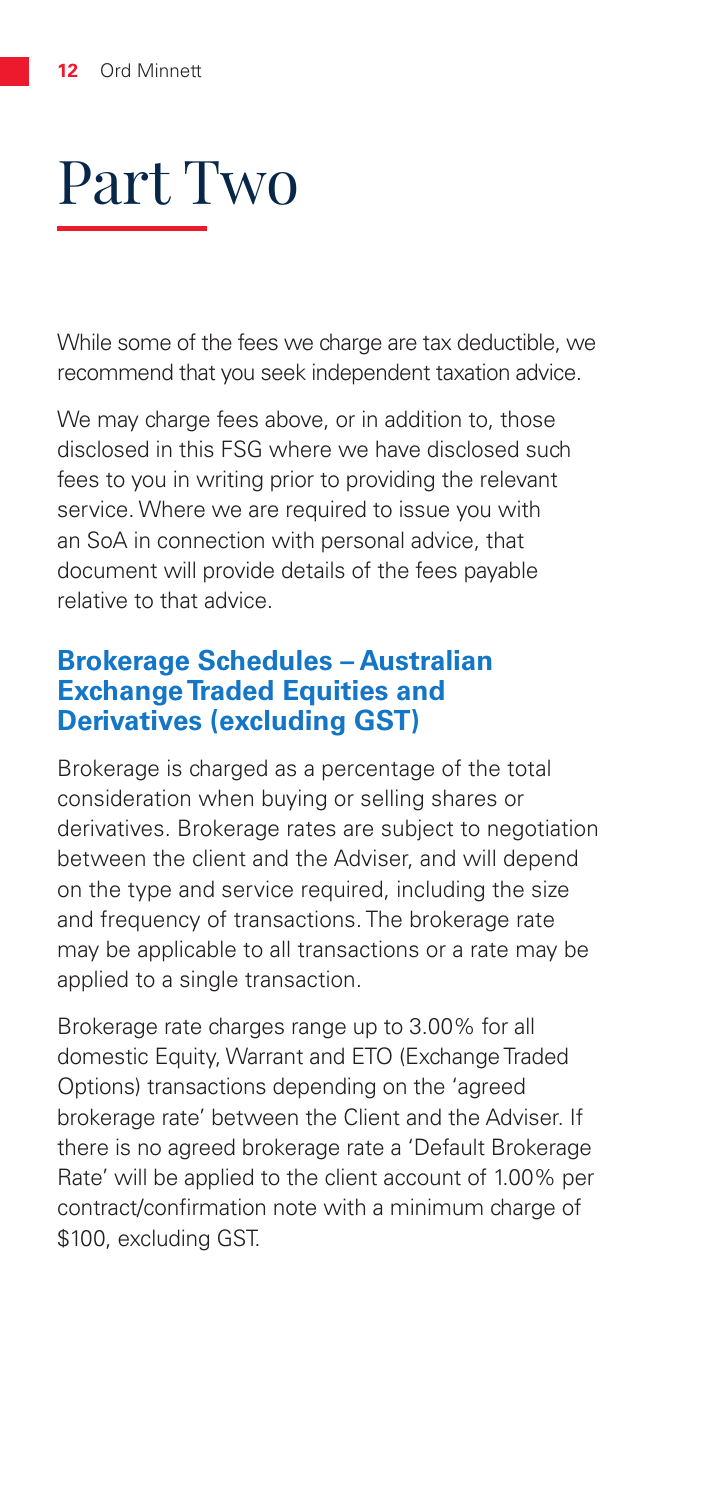The 'Default Brokerage Rate' schedule is set out below.

| Australian Equities (excl. GST)*                |                     |                       |
|-------------------------------------------------|---------------------|-----------------------|
| Consideration                                   |                     | <b>Brokerage Rate</b> |
| \$1 and over                                    |                     | $1\%$                 |
| Australian Exchange Traded Options (excl. GST)* |                     |                       |
| <b>Premium Value</b>                            | Opening<br>Position | Closing<br>Position   |

\$1 and over 1% 1% 1% \* A minimum charge of \$100, excluding GST, applies.

## Miscellaneous Fees and Charges

A number of fees and charges may be charged and are subject to discussion between you and your adviser.

These are set out in the table below (excl. GST);

| Fail Fee                         | \$100.00 per day up to a  |
|----------------------------------|---------------------------|
| – On undelivered sales           | maximum of \$5000 per day |
| <b>SRN Query</b>                 | \$16.50                   |
| Off Market Transfers             | \$100.00                  |
| Dishonoured Cheques              | \$9.50                    |
| International Telegraphic        | \$20.00                   |
| Transfers                        |                           |
| <b>RTGS Payments</b>             | \$13.20                   |
| Late payment fee - Buys          | \$50.00 plus Interest     |
| Early settlement fee - Sells     | \$50.00 plus Interest     |
| Print and Post of Contract Notes | up to \$5.00              |
| Confirmation/Statement re-prints | \$5.00                    |
| Re-print of Dividend Advices/    | \$25.00                   |
| <b>Tax Statements</b>            |                           |
| Reprinting of CHESS              | \$16.50                   |
| <b>Holding Statement</b>         |                           |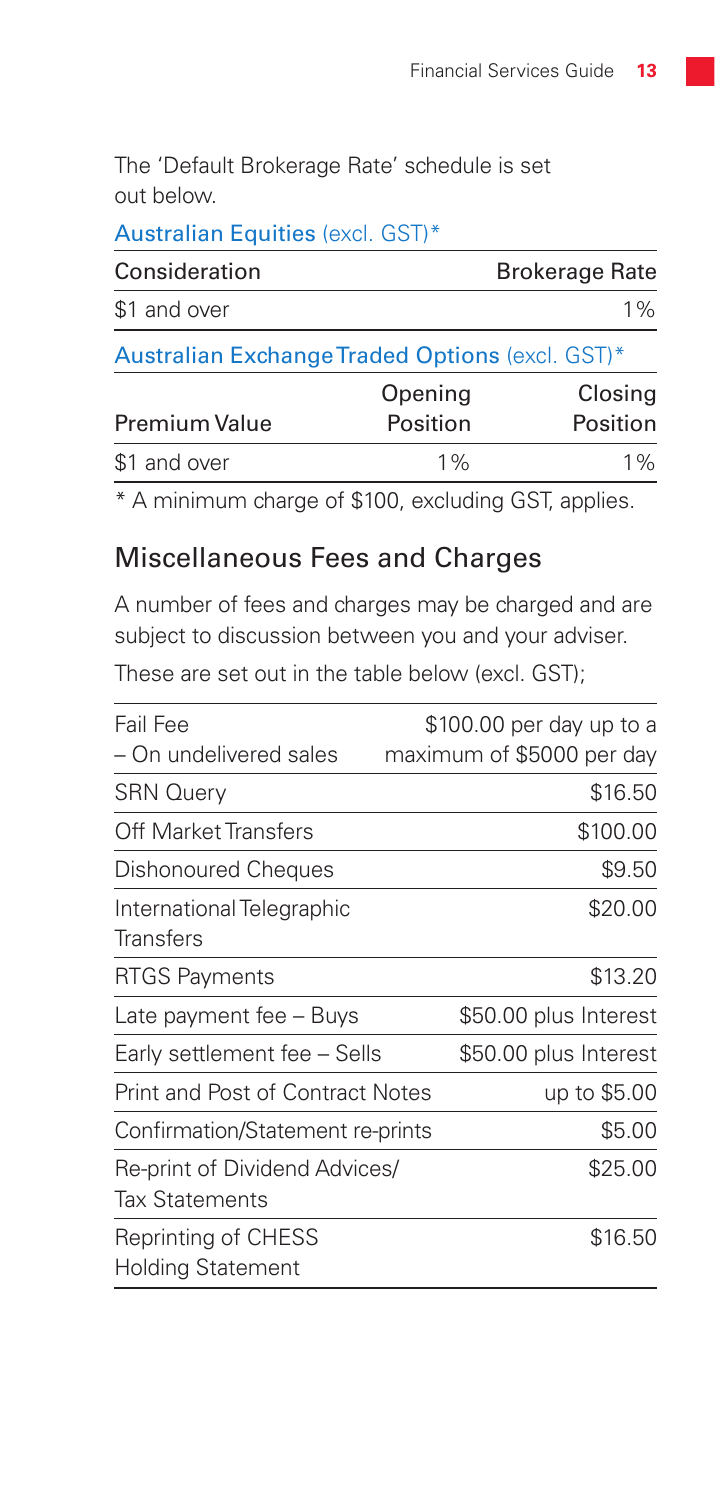## International Equities

Through the Ord Minnett International Service (OMIS), clients can gain access to international equities. exchange traded funds, fixed interest and foreign exchange products.

International transactions are typically subject to a fee of 1% of the value and subject to a minimum charge of USD\$200.

Exchange rate movements may affect the final price paid in Australian dollars. If you wish, we can facilitate conversion of the total cost/proceeds into Australian dollars, which is the amount payable by you/to you.

#### Miscellaneous Fees and Charges

A number of fees and charges may be applied and are set out in the table below:

| Custody Fee for inactive | USD\$65 p.a.             |
|--------------------------|--------------------------|
| accounts                 |                          |
| Non-US Securities        | USD\$2 per security, per |
| Custody Fee              | month, per account       |
| Cash Deposit Fee         | <b>AUD\$30</b>           |
| Cash Withdrawal Fee      | USD\$20                  |

For a comprehensive list of fees please ask your Ord Minnett Financial Adviser.

Ord Minnett reserves the right to pass through to your account any additional charges, or changes to existing charges that Ord Minnett may incur as a result of changes in industry practices or through the course of normal business operations. You will be notified of any of these changes prior to their implementation.

#### Partial Execution

For all limit and market orders which are partially executed in the same trading day, normal brokerage will be charged for the total portion executed per day. Brokerage charges may be converted and applied in the local currency, and as a result this may result in variances in the USD\$ equivalent brokerage being applied.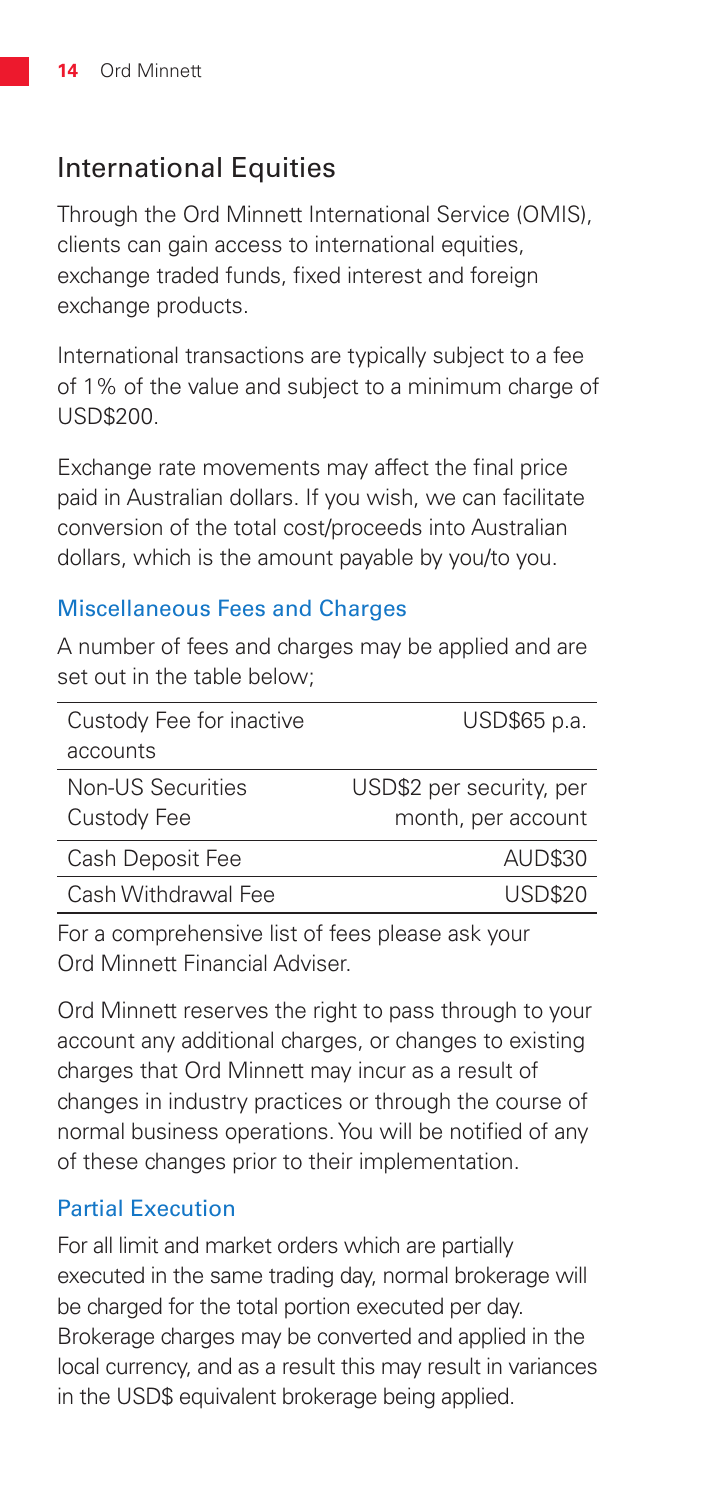## Fees for Portfolio Services

#### Portfolio Administration and Reporting Service

Our Portfolio Administration and Reporting Service (PARS) charges an annual management fee calculated according to the value of your portfolio. Government taxes and charges may apply.

#### Non-Discretionary Portfolio Management (excl. GST)

| <b>Total Portfolio Value</b>          | 1.50% p.a. |
|---------------------------------------|------------|
| A minimum fee of \$7,000 p.a. applies |            |

#### Managed Discretionary Account Service

Our Managed Discretionary Account (MDA) service allows your adviser to make day to day investment decisions on your behalf without first consulting you.

To open an MDA Account you must sign an MDA Agreement with Ord Minnett. You must also agree to subscribe to Ord Minnett's Portfolio Administration Reporting Service.

When you open an MDA Account your adviser will prepare an Investment Program based on your personal circumstances, as well as your financial situation, needs and objectives. Your adviser will regularly review your Investment Program to ensure this remains suitable to your needs.

The Investment Program acts as a Statement of Advice and therefore complies with Division 3 of Part 7.7 and Division 2 of Part 7.7A of the Corporations Act. The Investment Program will include information about;

- The nature and scope of your adviser's discretion
- Any significant risks associated with the MDA service
- The basis upon which entering an MDA Agreement is considered to be suitable for you
- **Namings about the importance of any limitations** relating to the MDA service which you must consider before signing the MDA Agreement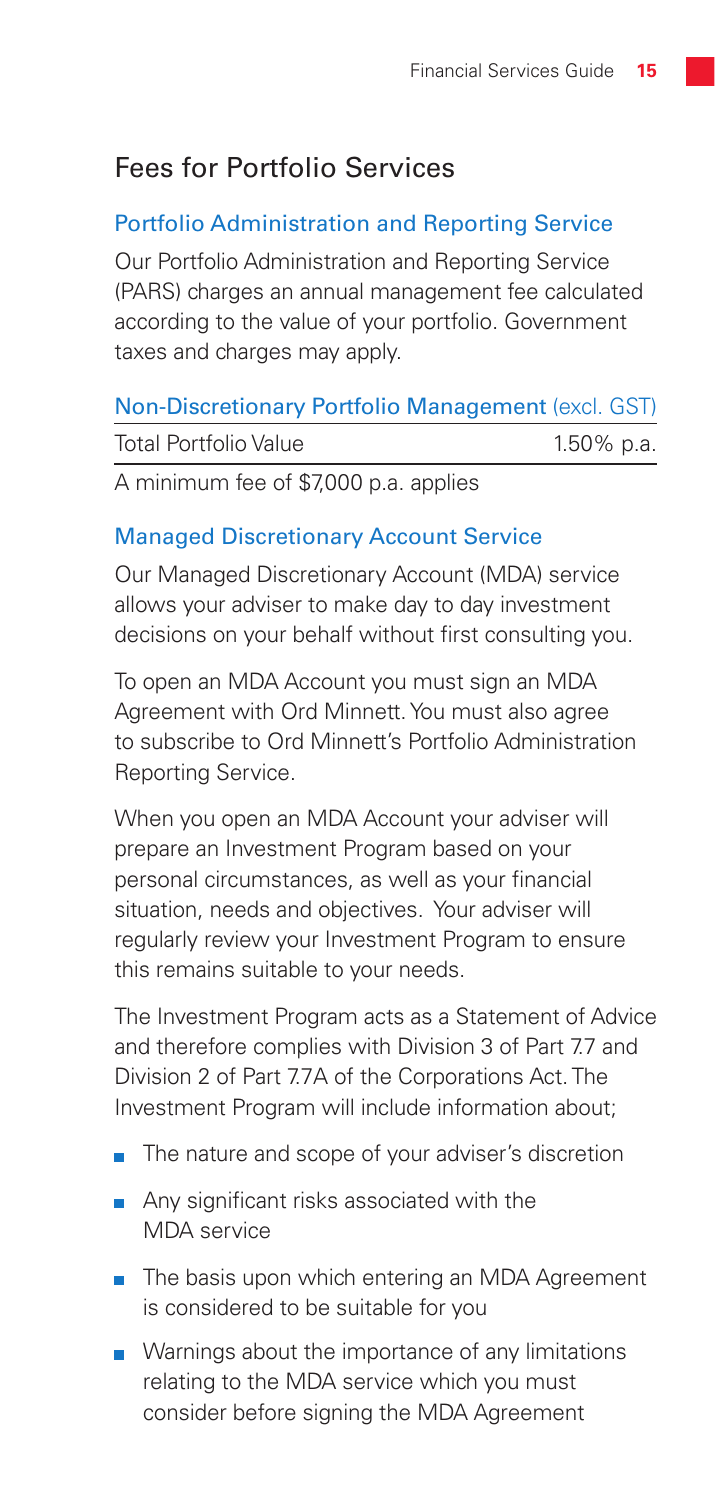If you have instructions in relation to the rights attached to your investments (for example: product communications, take over offers, rights issues, share purchase plans etc) you should direct these to your adviser in writing.

MDA services are not suitable for all clients. It is important that you understand the risks associated with having someone else make significant investment decisions on your behalf.

Due to the volatile nature of the share market, there is a risk that actions which your adviser takes when investing your money may result in a loss to you.

Your adviser may make investment decisions that you disagree with. Provided your adviser acts within the scope of his or her authority, and has done so efficiently, honestly and fairly; the fact that you disagree with an investment decision does not mean that you have any right to recourse. You are obliged to accept any tax consequences, transaction costs and any capital loss resulting from any transactions validly executed by your adviser.

Ord Minnett's MDA service allows you to hold portfolio assets directly as we do not rely on custodial or depository providers.

The Management Fee for our MDA services is as follows:

|  |  | <b>Discretionary Portfolio Management (excl. GST)</b> |  |  |
|--|--|-------------------------------------------------------|--|--|
|--|--|-------------------------------------------------------|--|--|

| <b>Total Portfolio Value</b> | 2.0% p.a. |
|------------------------------|-----------|
|                              |           |

A minimum fee of \$7,000 p.a. applies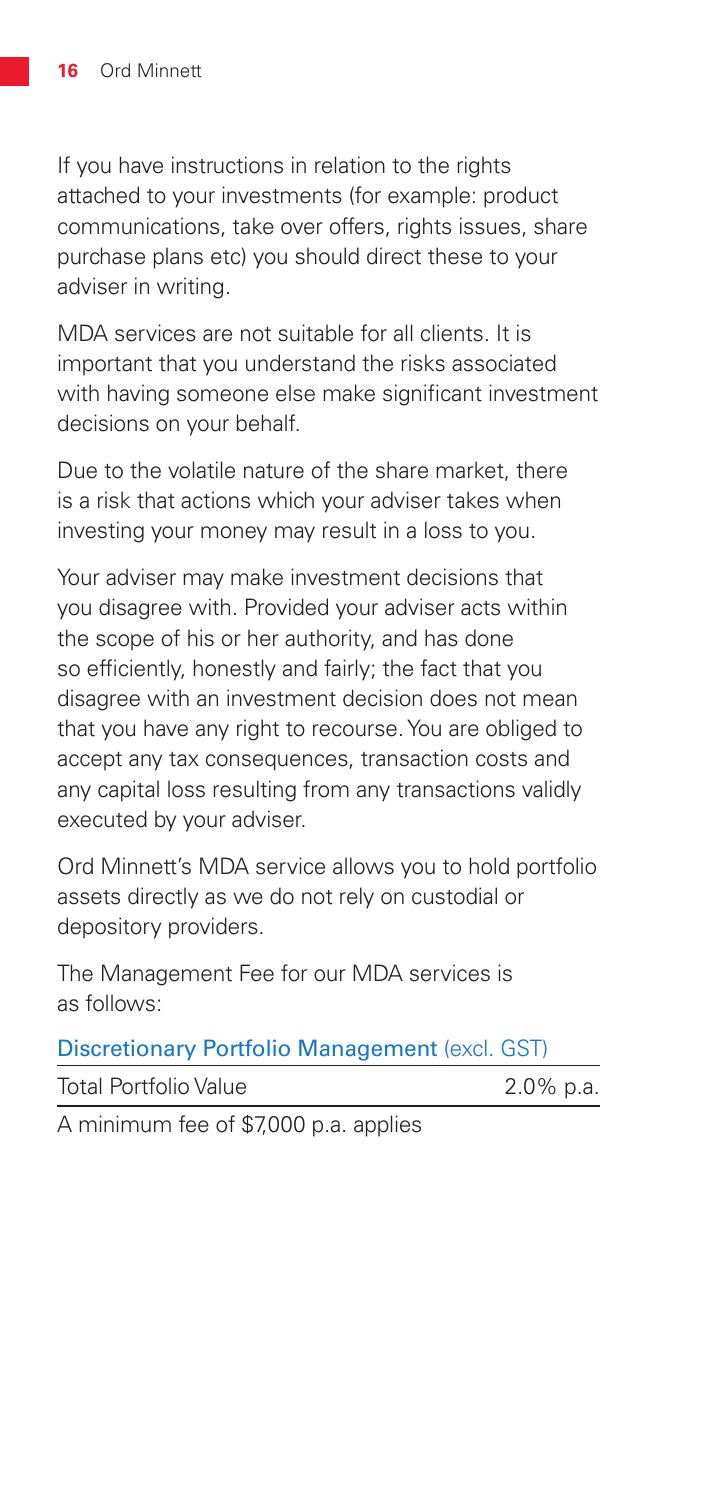#### Unified Managed Account (UMA) Service

Ord Minnett's UMA Service provides you with the convenience of custodial and reporting services through our partner HUB24.

The UMA Service allows you to monitor your investment strategy and proactively determine how your portfolio is invested. The UMA Service incorporates innovative features not previously seen in a single account product in the Australian market, including:

- Cost effective management of trades through a wholesale execution facility
- Online tools which provide real time portfolio trading and performance information
- $\blacksquare$  Efficient administrative features which will allow you and your adviser to more easily manage your investments
- Your portfolio is securely and beneficially held on your behalf by HUB24, a licensed custodian

#### UMA Superannuation

Ord Minnett's UMA Superannuation Service (UMA Super) is an ideal way to access all the tax benefits of Superannuation without the need to assume Trustee responsibilities yourself. Through our market leading platform, you can access a wide range of investment options as well as insurance and margin lending in one secure online account.

If you choose to use UMA you will have access the following account types:

- UMA (Non Super) accounts to provide you with a wide investment choice and convenience.
- Self-Managed Super Funds you assume the Trustee responsibility yourself while accessing the UMA wide variety of investments.
- **UMA Superannuation Accounts allows you** to invest in a superannuation environment and potentially receive superannuation guarantee employer contributions.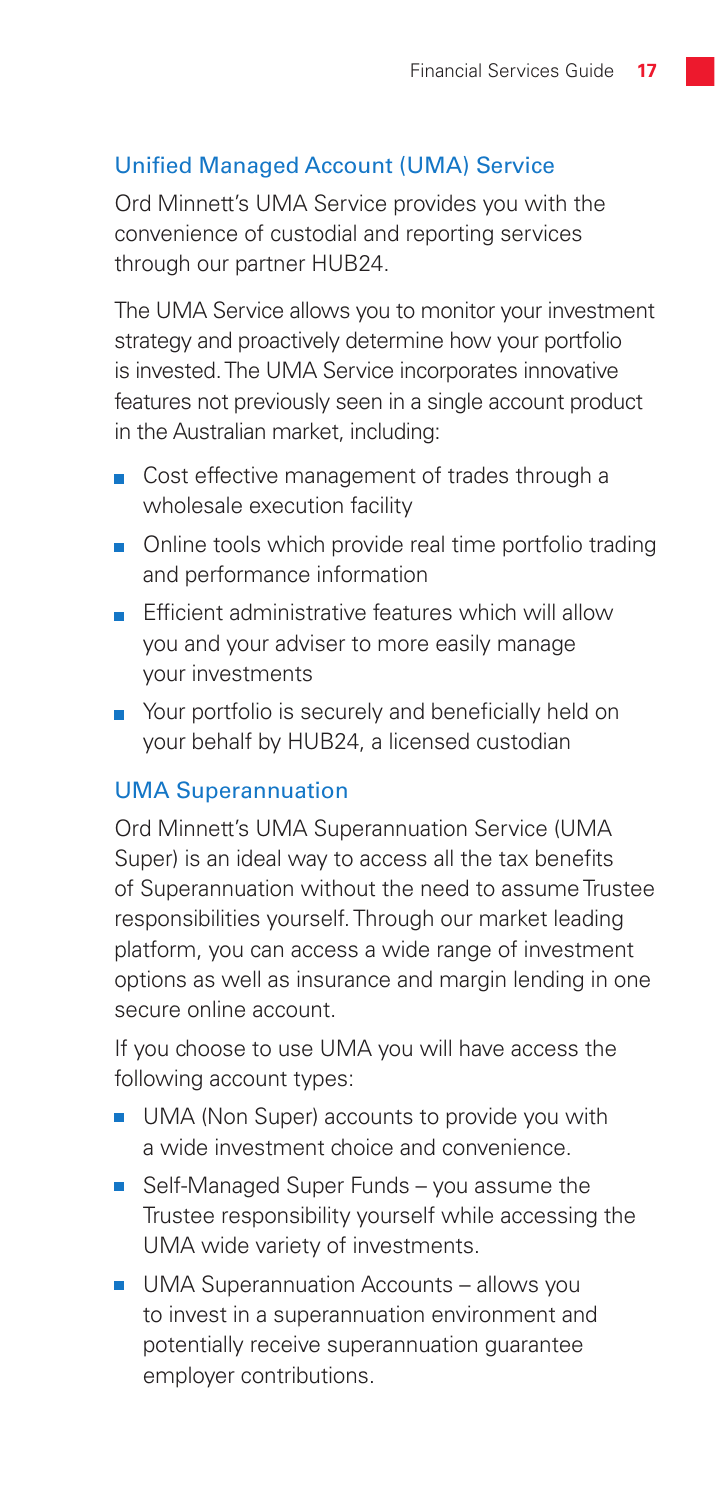**Account based and Transition to Retirement Pension** accounts – A pension plan that allows you to turn your superannuation savings into a flexible income stream in retirement.

| <b>Unified Managed Account Service (excl. GST)</b> |              |
|----------------------------------------------------|--------------|
| Total Portfolio Value up to                        | $2.0\%$ p.a. |

In addition to the Management Fee set out above, you may be required to pay a Custodian and Administration fee of between 0.22% and 0.33% to HUB24. In addition, Ord Minnett reserves the right to charge a fee of up to 5.5% on initial contributions.

#### Online Asset Reporting Service

Our Online Asset Reporting Service (OARS) charges an annual management fee calculated according to the value of your portfolio. Government taxes and charges may apply.

#### Online Asset Reporting Service (excl. GST)

| Total Portfolio Value up to          | $1.50\%$ p.a. |
|--------------------------------------|---------------|
| $\Lambda$ minimum foo of $22,000,00$ |               |

A minimum fee of \$2,000 p.a. applies

We may charge brokerage at standard rates or performance fees agreed in writing with you for certain transactions in addition to the above annual management fee.

#### Commissions and other benefits we receive from Product Issuers

We may receive payments from Product Issuers. Such payments will vary from one Product Issuer to another at their discretion. Such payments are not an additional cost to you.

Our Clearing Participant is required by law to maintain a trust account on your behalf in order to hold funds which are to be used for your share trading account. We will retain any interest that may be earned on this account.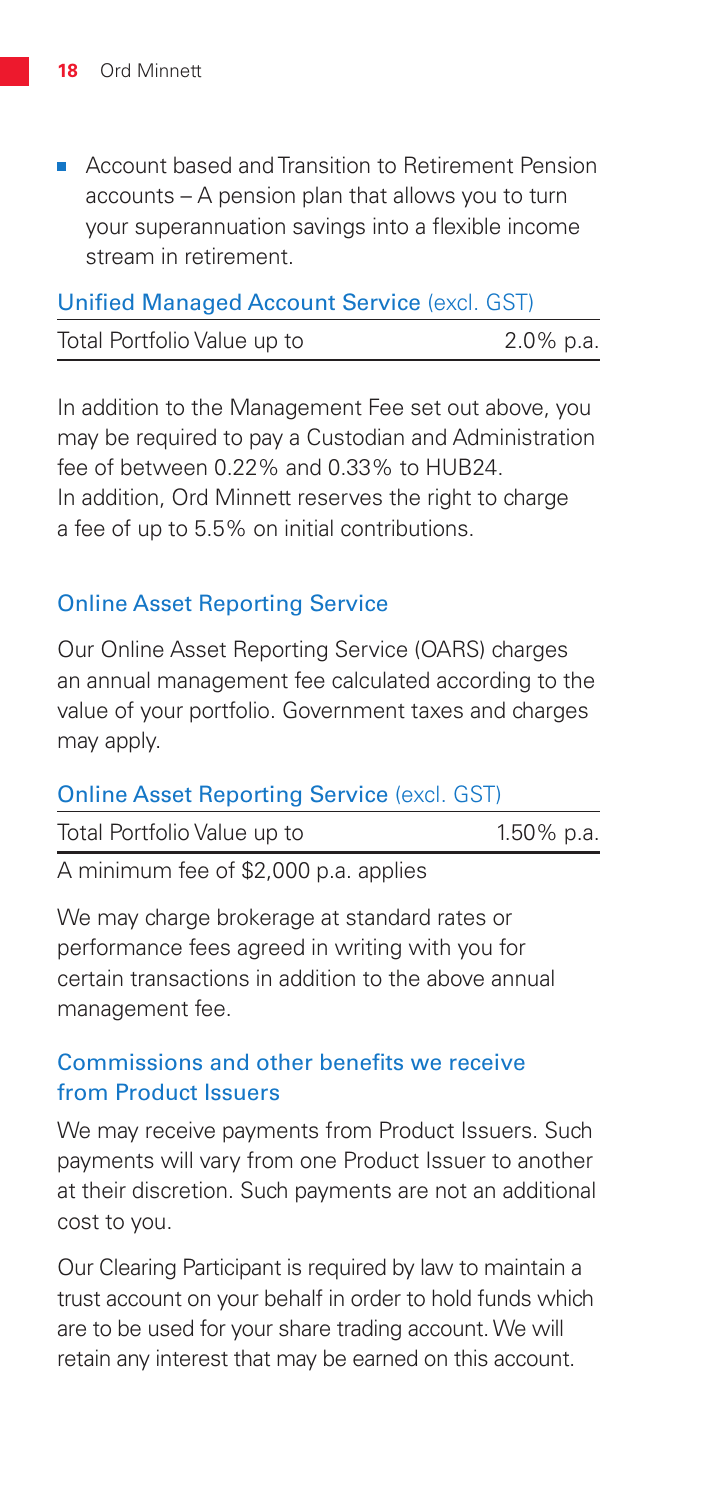## Financial Planning

#### Financial Plan

A plan will be charged at a rate commensurate with the level of complexity of your financial situation. A fixed quote will be provided prior to work commencing. The minimum charge is \$1,200 excluding GST.

#### Premier Service

This planning service includes ongoing advice, portfolio reviews and comprehensive reporting and carries a minimum annual fee of \$5,000 excluding GST.

This fee may be calculated as a percentage of portfolio value, with a maximum of 1.1% of all funds under advice. There may also be an additional fee in the first year of up to 1.65% which compensates for our time in assisting you with your financial plan, reorganisation of your affairs and liaising with your lawyer and accountant as required.

Our fees may be tax deductible, and we make every effort possible to keep non-tax deductible fees to a minimum.

#### Review Service

The Review Service includes an annual investment portfolio review and limited ongoing advice and carries a minimum annual fee of \$3,000 excluding GST. We may also charge an hourly fee where your situation is more complex.

Our Review Service fee may be calculated as a percentage of portfolio value, with a maximum being 0.88% of all funds under advice. There may also be an additional fee in the first year of up to 1.65% which compensates for our time in assisting you with your financial plan, reorganisation of your affairs and liaising with your lawyer and accountant as required.

All Review Service fees and the method of their payment will be clearly detailed to you. Our fees may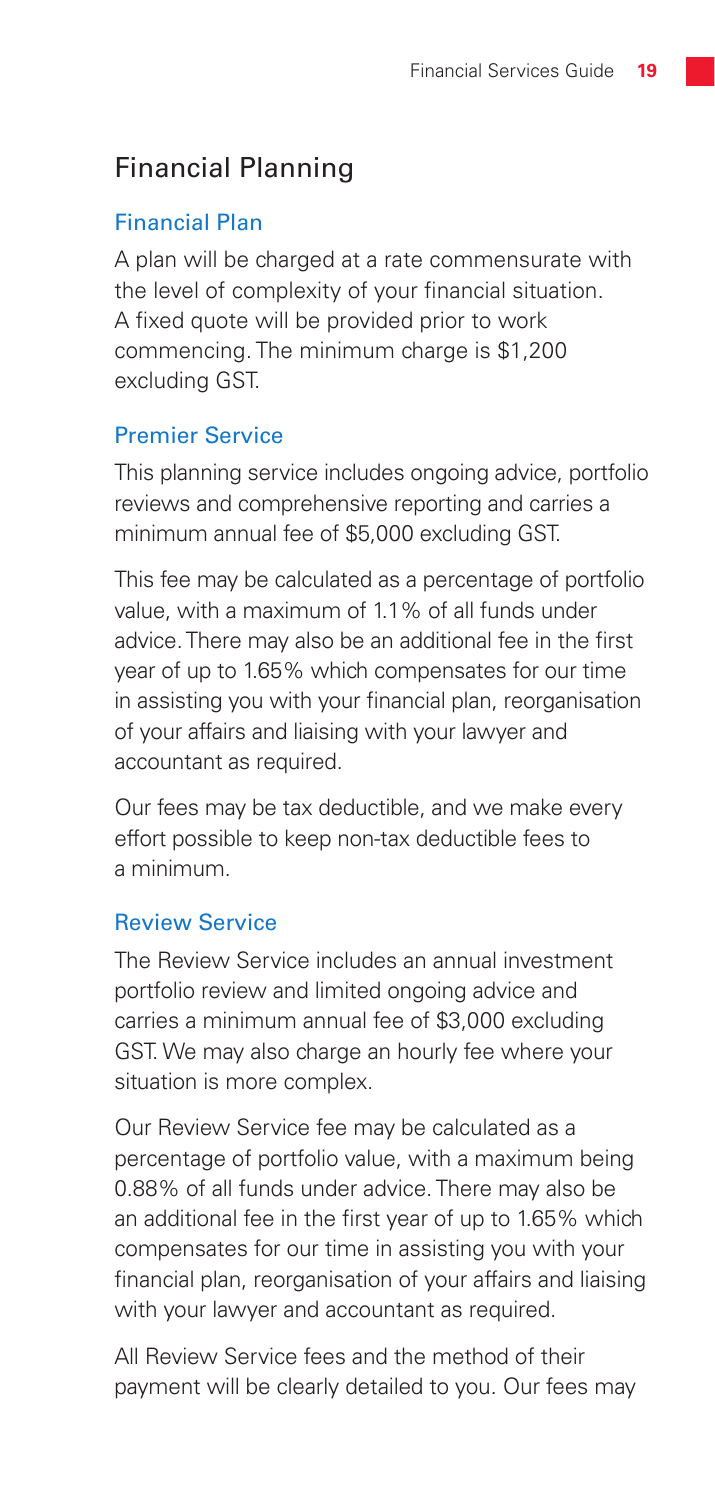be tax deductible, and we make every effort possible to keep non-tax deductible fees to a minimum.

#### Consulting Service

An hourly rate will be charged commensurate with the complexity of your financial situation. A minimum charge of \$300 per hour excluding GST will apply. An estimate of the cost will be provided prior to work commencing.

#### Investment Products

Managed Funds; If we recommend a managed fund investment to you, the relevant manager may remunerate us should you chose to invest in that particular product. Commission rates vary and we will discuss them with you at the time we make the recommendation.

Such payments will be paid out of the manager's own funds and are not a cost to you. Your adviser will give you details of such payments and they will also be disclosed in the Product Disclosure Statement or SoA provided to you.

Cash Management accounts; Cash Management accounts, including the Ord Minnett Cash Management Trust account, charge a variety of fees and varying rates of interest which will be disclosed in the Product Disclosure Statement or Statement of Advice provided to you.

Life Insurance products; A life insurance company or insurance broker may remunerate us when we arrange life risk insurance or investment life insurance products through that company or broker. As the remunerated amounts may vary, your adviser will give you details when advising you about such products and such remuneration will also be disclosed in the Product Disclosure Statement or SoA provided to you.

We may also have arrangements with insurance brokers under which a broker may pay us a portion of any commission they receive. Your adviser will give you details about the amount when advising you about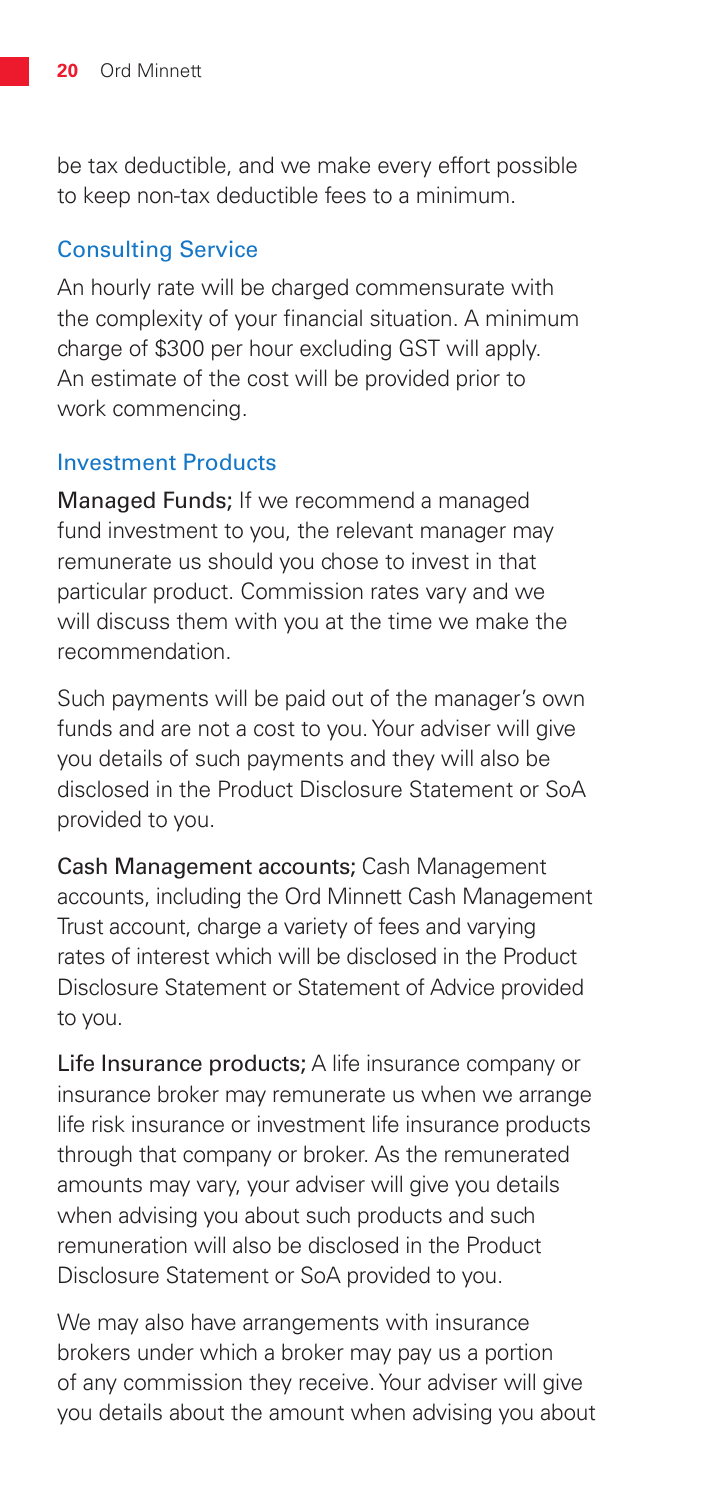such products with the exact rates disclosed in the Product Disclosure Statement and/or Statement of Advice provided to you.

## Ord Minnett Margin Lending

Ord Minnett offers margin lending products, including a margin lending facility which is provided by Leveraged Equities and branded as Ord Minnett Margin Lending.

We will not recommend that you use a margin lending facility or increase the size of an existing facility without undertaking an assessment of your circumstances in order to confirm suitability. You are entitled to request a copy of any such assessments that we carry out.

## Fixed Interest Securities

Fixed Interest Securities include:

- Capital Notes
- Convertible Notes п
- Corporate Bonds  $\overline{\mathbf{u}}$
- **Debentures**
- Government and Semi-government Bonds
- **Income Securities**
- **Term Deposits**
- Fixed Interest Managed Investment Schemes П
- **Floating Rate Notes**

Rates vary for these products and the exact rate payable will be disclosed in the Product Disclosure Statement or Statement of Advice provided to you.

However, we will charge brokerage as follows in respect of any purchases and/or sales of unlisted fixed interest securities on your account.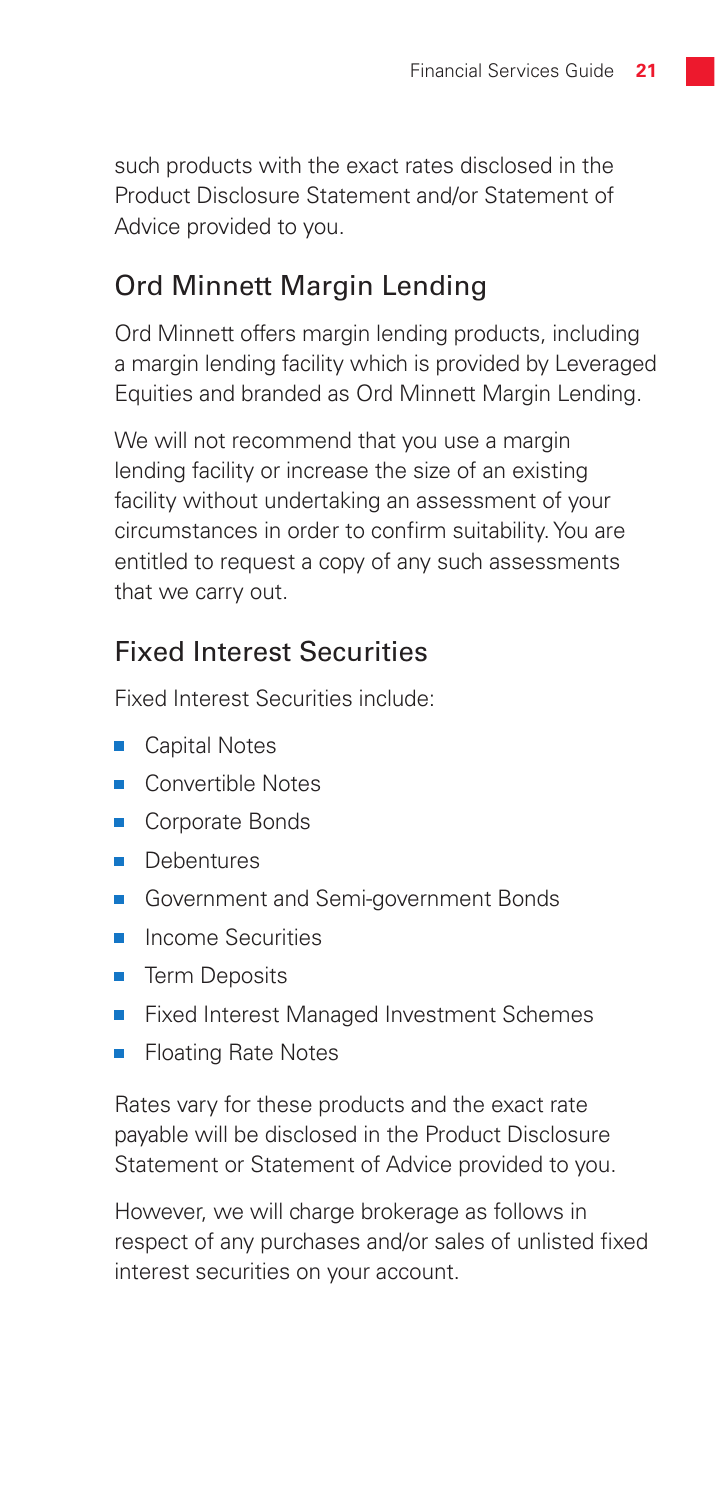#### Fixed Interest Securities (excl. GST)

| $$0 - $15,000$        | $3.5\%$  |
|-----------------------|----------|
| $$15,000 - $50,000$   | $3.0\%$  |
| $$50,000 - $250,000$  | 2.50%    |
| $$250,000 - $500,000$ | 1.50%    |
| \$500,000 and over    | $1.00\%$ |
|                       |          |

A minimum charge of \$500 applies

#### Administrative Fees

| Internal Transfer Fee<br>(transfer between accounts) | $$40 + GST$ |
|------------------------------------------------------|-------------|
| held with Ord Minnett)                               |             |
| External Transfer Fee                                | $$40 + GST$ |
| (transfer between accounts)                          |             |
| external to Ord Minnett)                             |             |
| We may also charge a trailing commission             |             |

We may also charge a trailing commission of up to 0.2% on Term Deposits.

However, we will charge brokerage as follows in respect of any purchases and/or sales of unlisted fixed interest securities on your account.

#### Fixed Interest Securities (excl. GST)

| $3.5\%$  |
|----------|
|          |
| $3.0\%$  |
| $2.50\%$ |
| $1.50\%$ |
| 1.00%    |
|          |

A minimum charge of \$500 applies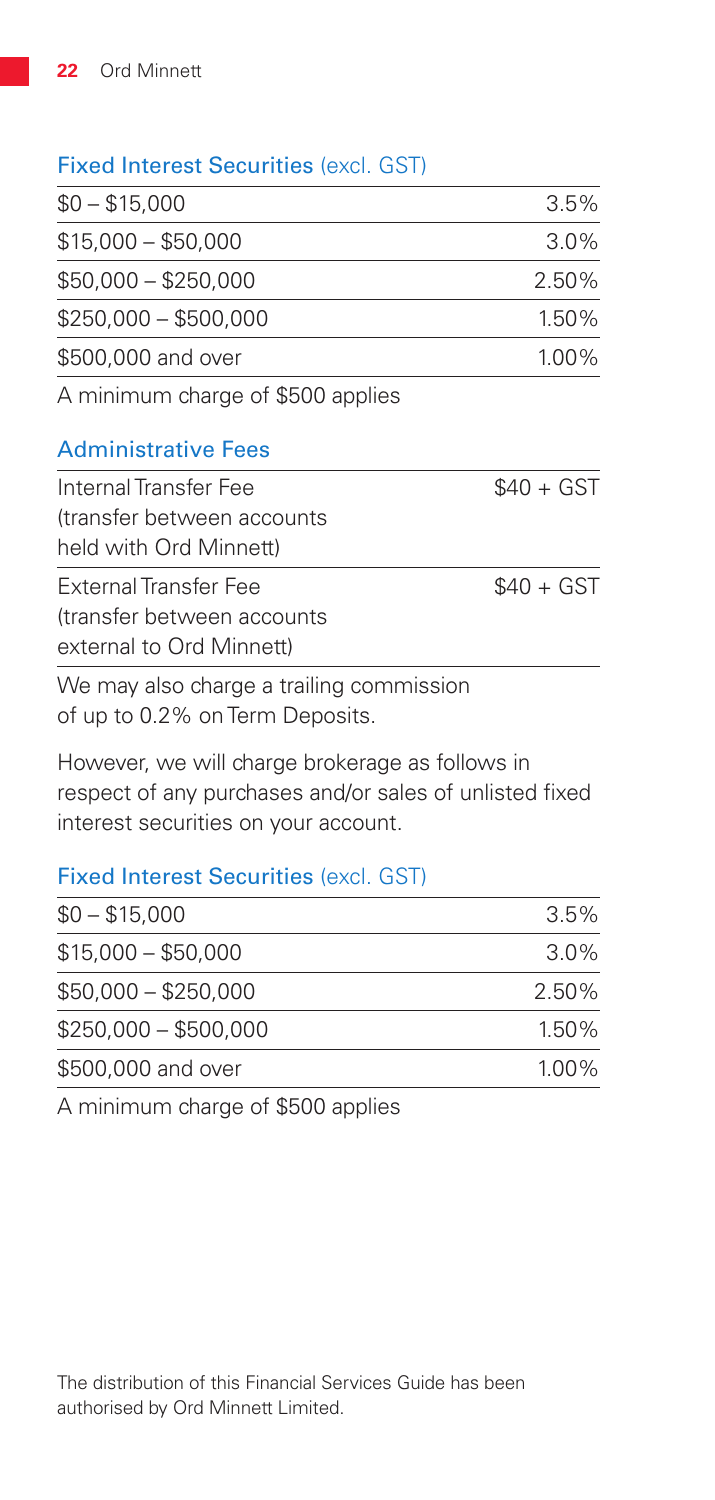#### Administrative Fees

Internal Transfer Fee  $$40 + GST$ (transfer between accounts held with Ord Minnett)

External Transfer Fee \$40 + GST (transfer between accounts external to Ord Minnett)

We may also charge a trailing commission of up to 0.2% on Term Deposits.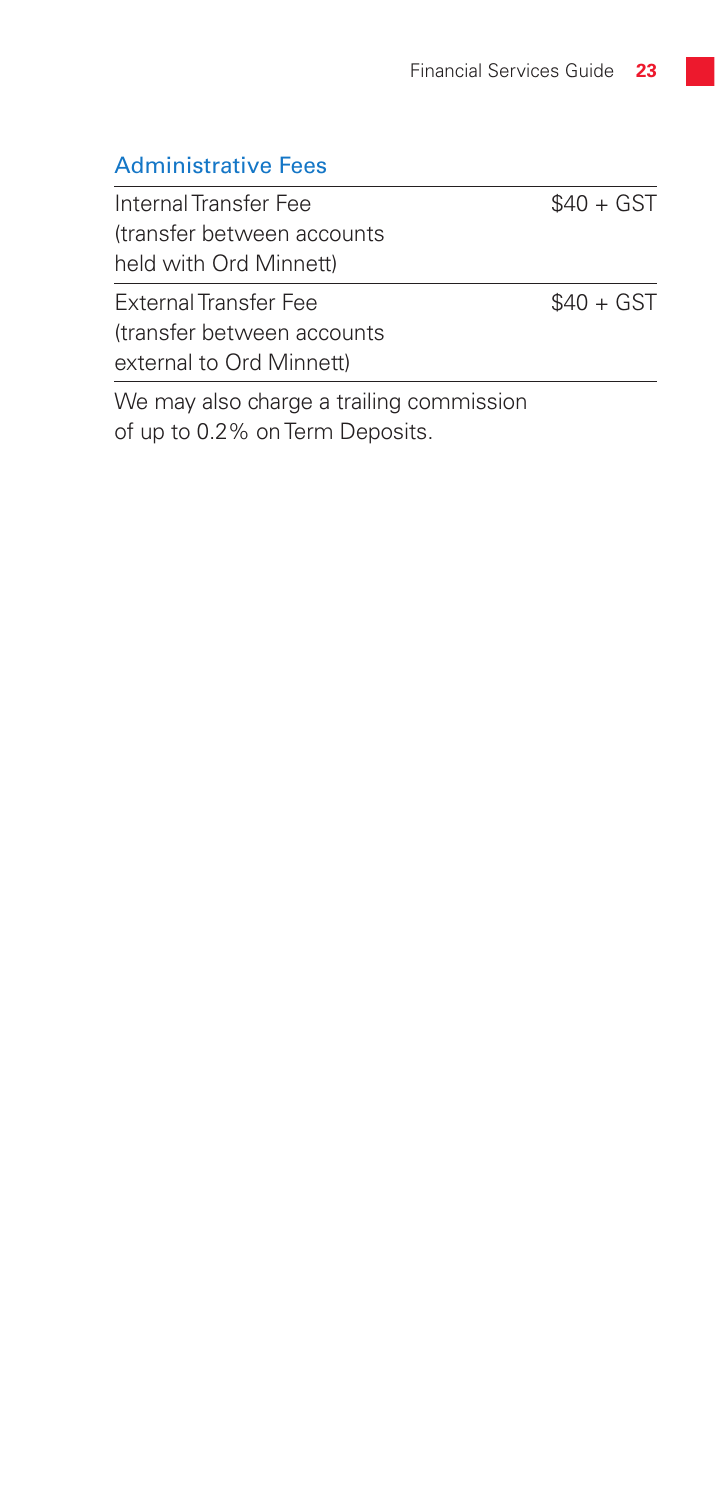## Contact Details

#### **Head Office Sydney**

Level 18, Grosvenor Place 225 George Street Sydney NSW 2000 Tel: (02) 8216 6300 ords.com.au

#### **Adelaide**

Level 5, 100 Pirie Street Adelaide SA 5000 Tel: (08) 8203 2500

#### **Brisbane**

Level 31 10 Eagle Street Brisbane QLD 4000 Tel: (07) 3214 5555

#### **Buderim**

Burnett House 1/99 Burnett Street Buderim QLD 4556 Tel: (07) 5430 4444

#### **Canberra**

101 Northbourne Avenue Canberra ACT 2600 Tel: (02) 6206 1700

#### **Gold Coast**

Level 7, 50 Appel Street Surfers Paradise QLD 4217 Tel: (07) 5557 3333

#### **Hobart**

Ground Floor 85 Macquarie Street Hobart TAS 7000 Tel: 1800 865 095

#### **Mackay**

45 Gordon Street Mackay QLD 4740 Tel: (07) 4969 4888

#### **Melbourne**

Level 22, 35 Collins Street, Melbourne VIC 3000 Tel: (03) 9608 4111

#### **Newcastle**

426 King Street Newcastle NSW 2300 Tel: (02) 4910 2400

#### **Perth**

Level 27 108 St Georges Terrace Perth WA 6000 Tel: 1800 517 411

#### **International**

**Hong Kong** 1801 Ruttonjee House 11 Duddell Street Central, Hong Kong Tel: +852 2912 8980 ords.com.hk

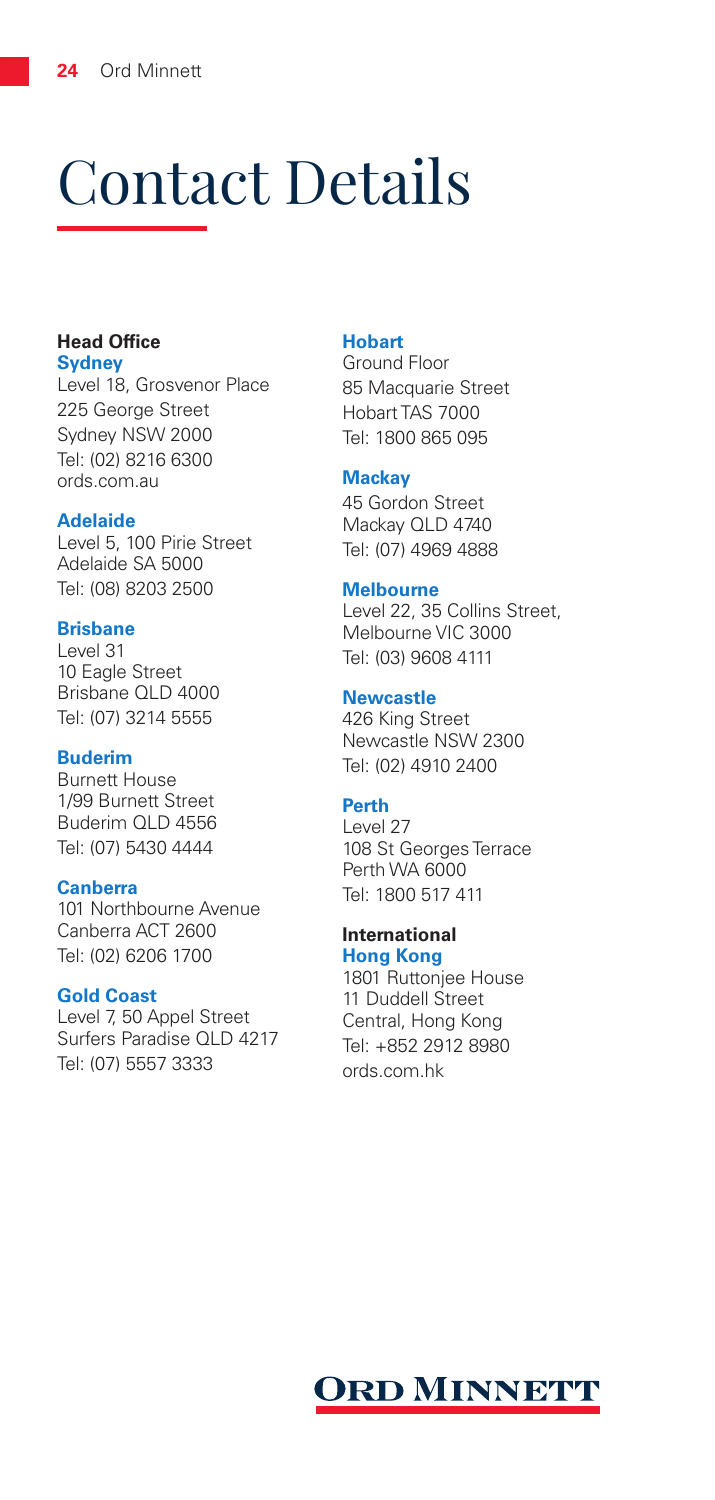

| <b>ORD MINNETT</b> |
|--------------------|